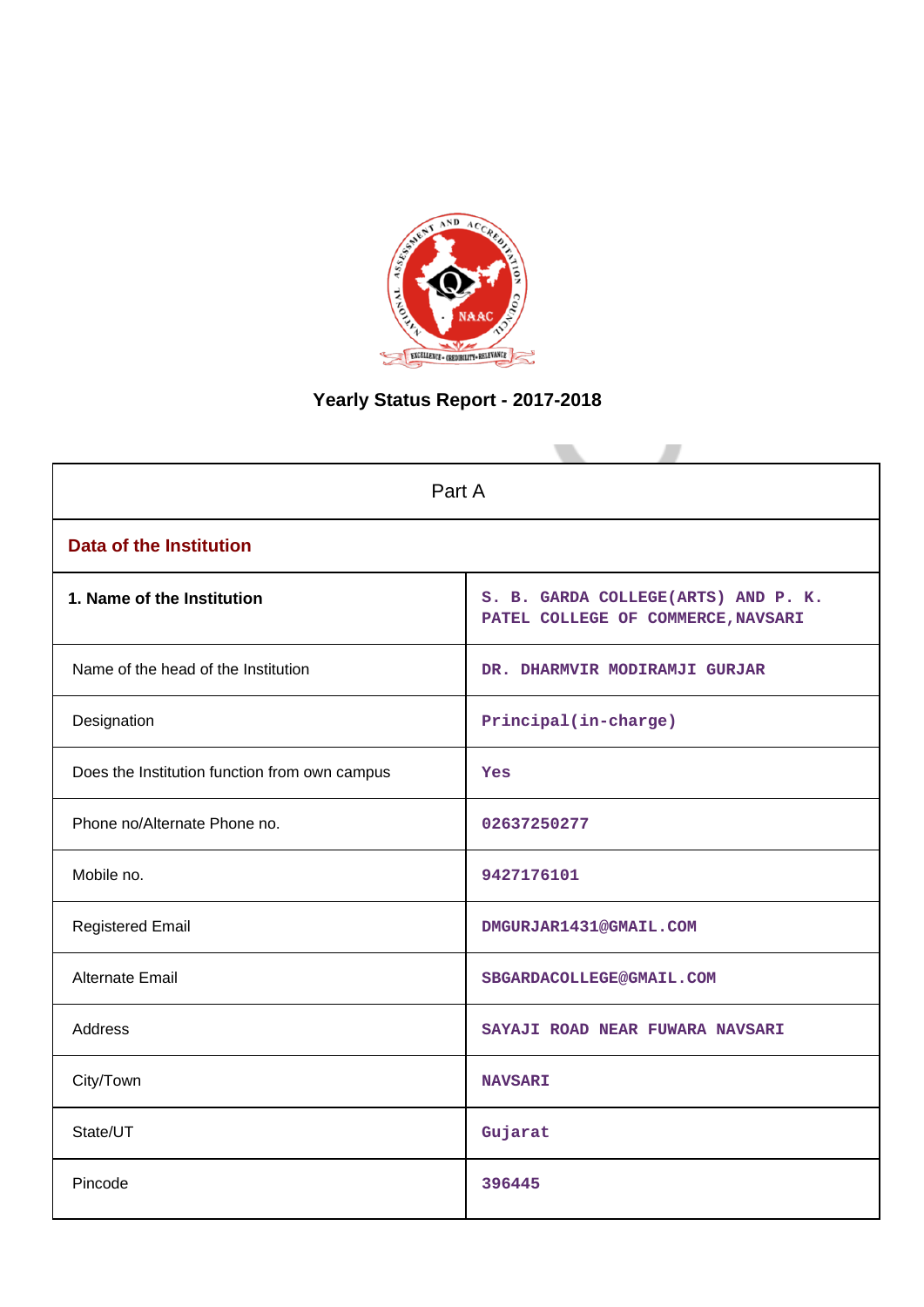| 2. Institutional Status                                                  |                                                                           |             |                                                                                            |                                   |             |  |
|--------------------------------------------------------------------------|---------------------------------------------------------------------------|-------------|--------------------------------------------------------------------------------------------|-----------------------------------|-------------|--|
| Affiliated / Constituent                                                 |                                                                           |             | Affiliated                                                                                 |                                   |             |  |
| Type of Institution                                                      |                                                                           |             | Co-education                                                                               |                                   |             |  |
| Location                                                                 |                                                                           |             | Urban                                                                                      |                                   |             |  |
| <b>Financial Status</b>                                                  |                                                                           |             | state                                                                                      |                                   |             |  |
| Name of the IQAC co-ordinator/Director                                   |                                                                           |             |                                                                                            | DR. HITESHKUMAR JAYANTIBHAI PATEL |             |  |
| Phone no/Alternate Phone no.                                             |                                                                           |             | 02637250277                                                                                |                                   |             |  |
| Mobile no.                                                               |                                                                           |             | 9879038709                                                                                 |                                   |             |  |
| <b>Registered Email</b>                                                  |                                                                           |             |                                                                                            | HITESHPATEL1669@GMAIL.COM         |             |  |
| Alternate Email                                                          |                                                                           |             | SBGARDACOLLEGE@GMAIL.COM                                                                   |                                   |             |  |
| 3. Website Address                                                       |                                                                           |             |                                                                                            |                                   |             |  |
| Web-link of the AQAR: (Previous Academic Year)                           |                                                                           |             | http://sbgardacollege.org/wp-content<br>/uploads/2021/03/AQAR-2016-17.pdf                  |                                   |             |  |
| 4. Whether Academic Calendar prepared during<br>the year                 |                                                                           |             | Yes                                                                                        |                                   |             |  |
| if yes, whether it is uploaded in the institutional website:<br>Weblink: |                                                                           |             | http://sbgardacollege.org/wp-content/up<br>loads/2021/03/ACADEMIC-<br>CALENDAR-2017-18.jpq |                                   |             |  |
| <b>5. Accrediation Details</b>                                           |                                                                           |             |                                                                                            |                                   |             |  |
| Cycle                                                                    | Grade                                                                     | <b>CGPA</b> | Year of                                                                                    | Validity                          |             |  |
|                                                                          |                                                                           |             | Accrediation                                                                               | Period From                       | Period To   |  |
| 1                                                                        | в                                                                         | 2.27        | 2008                                                                                       | 16-Sep-2008                       | 16-Sep-2013 |  |
| 6. Date of Establishment of IQAC                                         |                                                                           |             | $01 - Jul - 2015$                                                                          |                                   |             |  |
| 7. Internal Quality Assurance System                                     |                                                                           |             |                                                                                            |                                   |             |  |
|                                                                          | Quality initiatives by IQAC during the year for promoting quality culture |             |                                                                                            |                                   |             |  |

| Quality initiatives by IQAC during the year for promoting quality culture |                 |                                       |  |  |  |
|---------------------------------------------------------------------------|-----------------|---------------------------------------|--|--|--|
| Item / Title of the quality initiative by<br>IQAC                         | Date & Duration | Number of participants/ beneficiaries |  |  |  |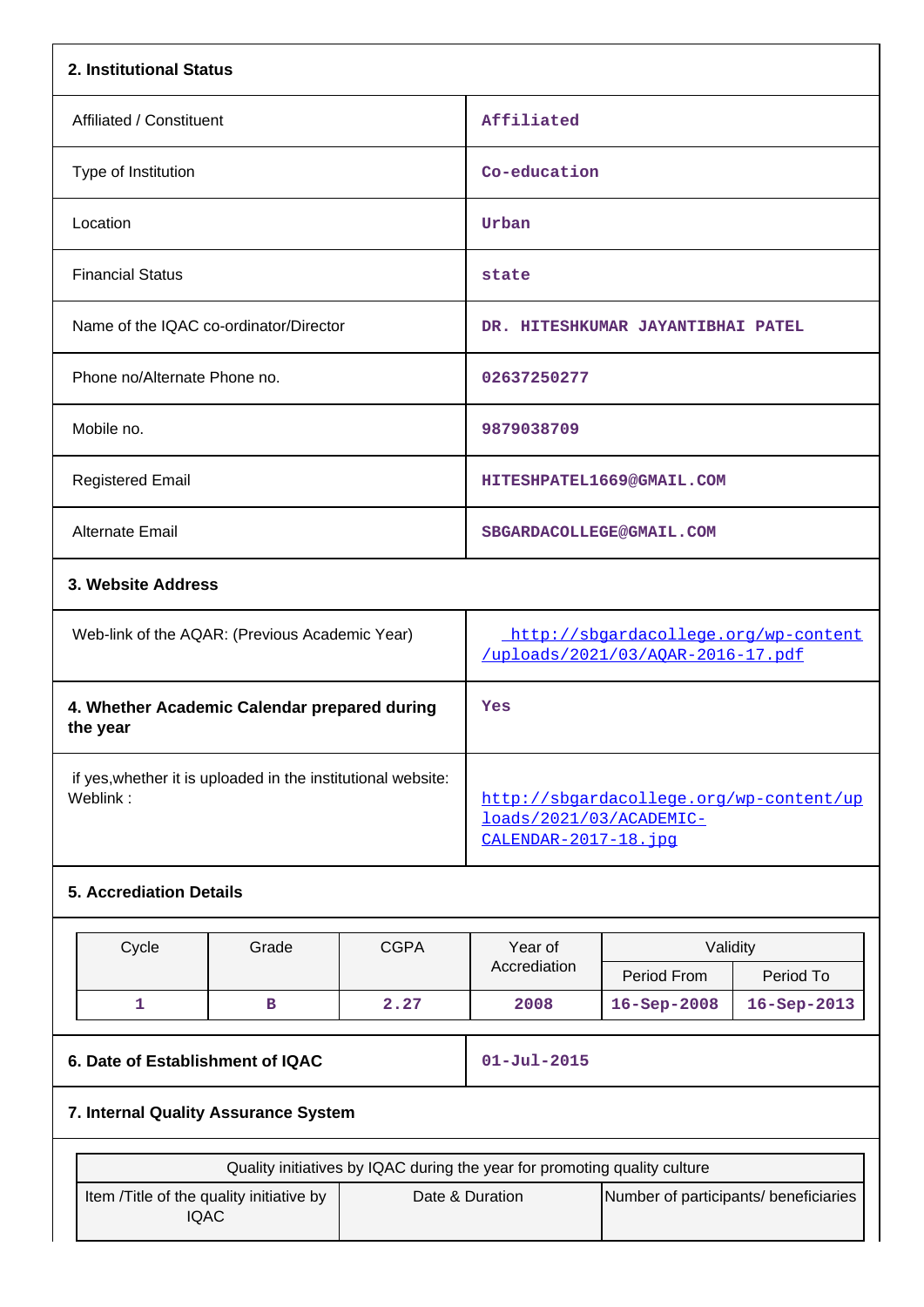| <b>IQAC MEETING ONE</b>   | $08 - Jun - 2017$        | 17 |  |  |
|---------------------------|--------------------------|----|--|--|
| <b>IQAC MEETING TWO</b>   | $04 - Dec - 2017$        |    |  |  |
| <b>IOAC MEETING THREE</b> | $09 - \text{Mar} - 2018$ | 17 |  |  |
| <b>IQAC MEETING FOUR</b>  | $23 - May - 2018$        | 17 |  |  |
| View File                 |                          |    |  |  |

# **8. Provide the list of funds by Central/ State Government- UGC/CSIR/DST/DBT/ICMR/TEQIP/World Bank/CPE of UGC etc.**

| Institution/Departmen<br>t/Faculty                                                                                 | Scheme                                       |  | <b>Funding Agency</b>         | Year of award with<br>duration | Amount |
|--------------------------------------------------------------------------------------------------------------------|----------------------------------------------|--|-------------------------------|--------------------------------|--------|
| <b>INSTITUTION</b>                                                                                                 | <b>UDISHA CELL</b>                           |  | $KCG$ ,<br><b>GANDHINAGAR</b> | 2017<br>$\mathbf 0$            | 2000   |
| <b>INSTITUTION</b>                                                                                                 | <b>SWARNIM GUJARAT</b>                       |  | <b>KCG</b>                    | 2017<br>$\mathbf 0$            | 40845  |
|                                                                                                                    |                                              |  | View File                     |                                |        |
| <b>NAAC</b> guidelines:                                                                                            | 9. Whether composition of IQAC as per latest |  | Yes                           |                                |        |
| Upload latest notification of formation of IQAC                                                                    |                                              |  | View File                     |                                |        |
| 10. Number of IQAC meetings held during the<br>year :                                                              |                                              |  | 4                             |                                |        |
| The minutes of IQAC meeting and compliances to the<br>decisions have been uploaded on the institutional<br>website |                                              |  | Yes                           |                                |        |
| Upload the minutes of meeting and action taken report                                                              |                                              |  | View File                     |                                |        |
| 11. Whether IQAC received funding from any of<br>the funding agency to support its activities<br>during the year?  |                                              |  | <b>No</b>                     |                                |        |

# **12. Significant contributions made by IQAC during the current year(maximum five bullets)**

**ORGANIZED ORIENTATION PROGRAMME FOR THE FRESH STUDENTS.**

**SWACHCHATA AWARENESS PROGRAMME**

**ORGANIZED SPECIAL ANNUAL 46TH NSS CAMP**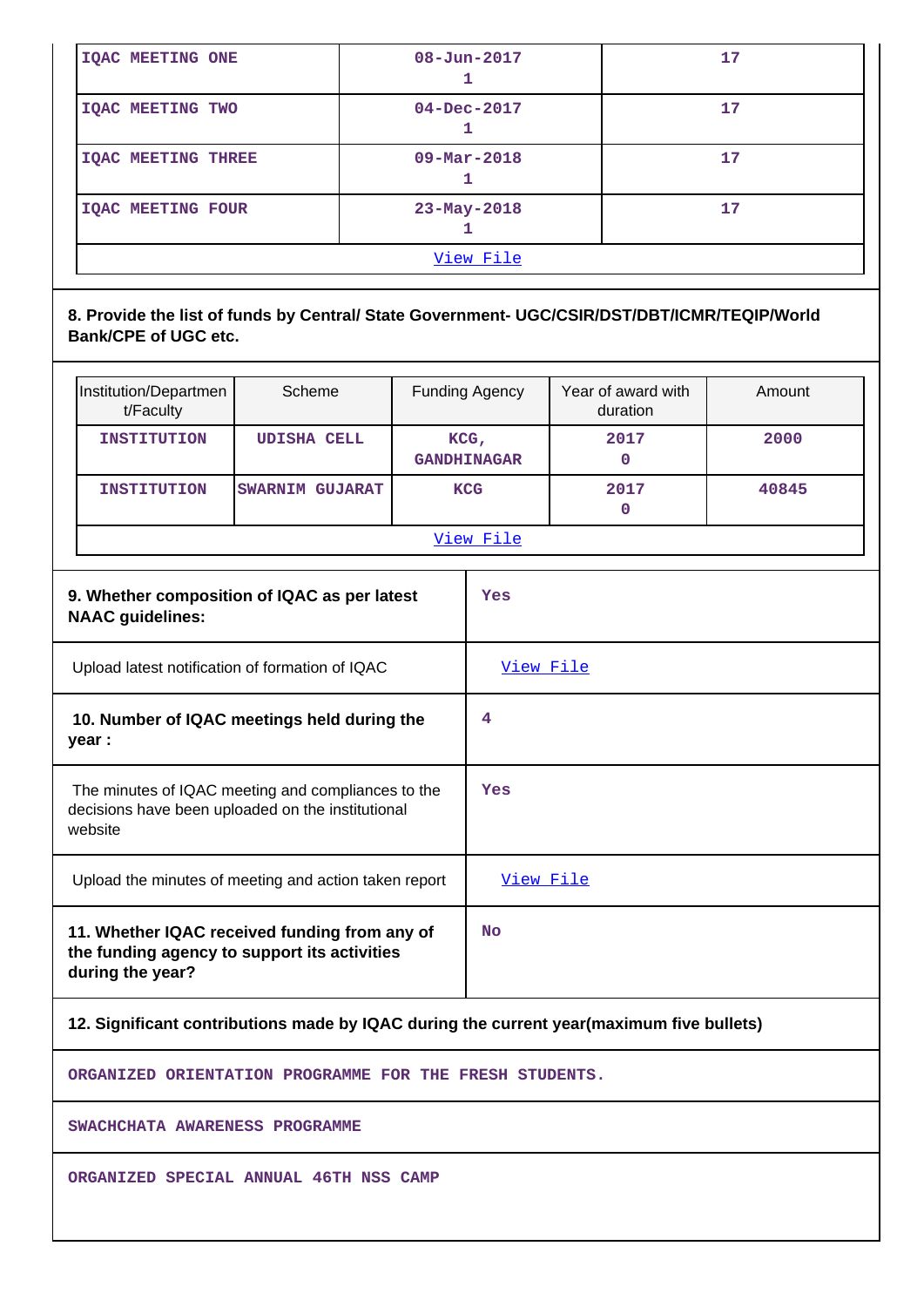**VARIOUS COMPETITIONS AND LECTURES ORGANIZED FOR IMPARTING INTELECTUAL AS WELL AS PHYSICAL SKILLS.**

**BLOOD DONATION CAMP, FREE EYE CHECK UP CAMP AND FREE MEDICAL CAMP FOR NEEDY PEOPLE.**

### [View File](https://assessmentonline.naac.gov.in/public/Postacc/Contribution/10290_Contribution.xlsx)

**13. Plan of action chalked out by the IQAC in the beginning of the academic year towards Quality Enhancement and outcome achieved by the end of the academic year**

| Plan of Action                                                                                                                                                                                                       | Achivements/Outcomes                                                                                                                                                                                                                                   |
|----------------------------------------------------------------------------------------------------------------------------------------------------------------------------------------------------------------------|--------------------------------------------------------------------------------------------------------------------------------------------------------------------------------------------------------------------------------------------------------|
| To distribute work load and prepare<br>time table.                                                                                                                                                                   | Distributed work load and prepared time<br>table under leadership of I/C<br>principal.                                                                                                                                                                 |
| To arrange orientation program for the<br>students of first year.                                                                                                                                                    | Arranged orientation program for the<br>students of first year.                                                                                                                                                                                        |
| To form various committees under<br>student council, saptdhara etc. And to<br>appoint a chairman, vice chairman and<br>student representative for the same so<br>as to develop all round personality of<br>students. | Formed various committees under student<br>council, saptdhara etc. Appointed a<br>chairman, vice chairman and student<br>representative for the same and the<br>report of all such activities during<br>the year was submitted to IQAC<br>coordinator. |
| To organize online admission procedure.                                                                                                                                                                              | Provided online admission from college<br>website for the students of commerce<br>first year.                                                                                                                                                          |
| To organize a tour for students.                                                                                                                                                                                     | Organized 1 day tour under planning<br>forum.                                                                                                                                                                                                          |
| To organize a cleanliness awareness<br>camp.                                                                                                                                                                         | Organized a cleanliness awareness camp<br>under NSS.                                                                                                                                                                                                   |
| To organize a mega medical camp.                                                                                                                                                                                     | Organized a mega medical camp under NSS<br>was collectively undertaken.                                                                                                                                                                                |
| To organize a seminar for students.                                                                                                                                                                                  | Organized a seminar for students under<br>gyandhara.                                                                                                                                                                                                   |
| To undertake feedback from students.                                                                                                                                                                                 | Undertook feedback from students<br>regarding multifarious issues.                                                                                                                                                                                     |
| To form admission committee for the<br>next academic year of 201819 and to<br>publish college prospectus and teaching<br>diary for professors for the same.                                                          | Formed admission committee under<br>leadership of I/C principal for the<br>next academic year of 2018-19 and<br>published college prospectus as well as<br>prepared teaching diary for the same<br>which was handed over to Dr. Asha<br>Patel.         |
|                                                                                                                                                                                                                      | <u>View File</u>                                                                                                                                                                                                                                       |
| 14. Whether AQAR was placed before statutory<br>body?                                                                                                                                                                | Yes                                                                                                                                                                                                                                                    |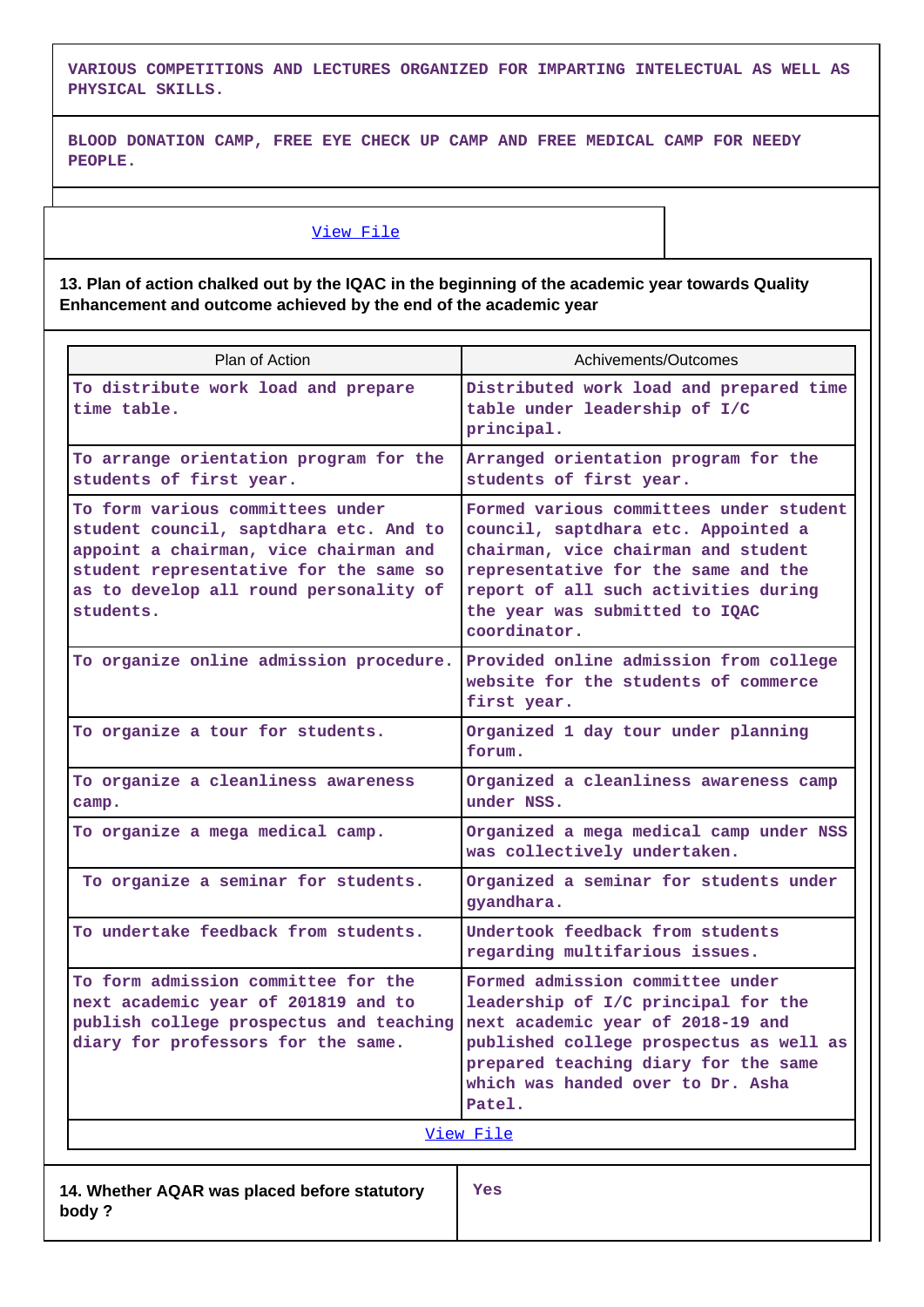| Name of Statutory Body                                                                                               | <b>Meeting Date</b>                                                                                                                                                                                                                                                                                                                                                                                                                                                                                                                                                                                                                                                                                                                                                                                                                                                                                                                                                                                                                                                                                          |  |  |  |
|----------------------------------------------------------------------------------------------------------------------|--------------------------------------------------------------------------------------------------------------------------------------------------------------------------------------------------------------------------------------------------------------------------------------------------------------------------------------------------------------------------------------------------------------------------------------------------------------------------------------------------------------------------------------------------------------------------------------------------------------------------------------------------------------------------------------------------------------------------------------------------------------------------------------------------------------------------------------------------------------------------------------------------------------------------------------------------------------------------------------------------------------------------------------------------------------------------------------------------------------|--|--|--|
| <b>IQAC</b>                                                                                                          | $04 - Mar - 2020$                                                                                                                                                                                                                                                                                                                                                                                                                                                                                                                                                                                                                                                                                                                                                                                                                                                                                                                                                                                                                                                                                            |  |  |  |
| 15. Whether NAAC/or any other accredited<br>body(s) visited IQAC or interacted with it to<br>assess the functioning? | <b>No</b>                                                                                                                                                                                                                                                                                                                                                                                                                                                                                                                                                                                                                                                                                                                                                                                                                                                                                                                                                                                                                                                                                                    |  |  |  |
| 16. Whether institutional data submitted to<br><b>AISHE:</b>                                                         | Yes                                                                                                                                                                                                                                                                                                                                                                                                                                                                                                                                                                                                                                                                                                                                                                                                                                                                                                                                                                                                                                                                                                          |  |  |  |
| Year of Submission                                                                                                   | 2018                                                                                                                                                                                                                                                                                                                                                                                                                                                                                                                                                                                                                                                                                                                                                                                                                                                                                                                                                                                                                                                                                                         |  |  |  |
| Date of Submission                                                                                                   | $20 - \text{Feb} - 2018$                                                                                                                                                                                                                                                                                                                                                                                                                                                                                                                                                                                                                                                                                                                                                                                                                                                                                                                                                                                                                                                                                     |  |  |  |
| 17. Does the Institution have Management<br><b>Information System?</b>                                               | Yes                                                                                                                                                                                                                                                                                                                                                                                                                                                                                                                                                                                                                                                                                                                                                                                                                                                                                                                                                                                                                                                                                                          |  |  |  |
| If yes, give a brief descripiton and a list of modules<br>currently operational (maximum 500 words)                  | The college has instituted an Internal<br>Quality Assurance Cell (IQAC) as per<br>the guidelines of NAAC/UGC. The cell<br>consists of members from the<br>Management, college Alumni, Principal<br>of the college, Coordinator of the<br>steering committee (NAAC and IQAC),<br>heads of the departments and other<br>reputed people of the town. The cell<br>aims at quality enhancement based on<br>the suggestions of the previous NAAC<br>peer team report. Every year the cell<br>outlines the goals and sets targets<br>regarding the overall quality of the<br>institution, which includes needful<br>things to be done and feedback from the<br>stakeholders. The meeting of IQAC is<br>regularly being held at the college<br>wherein all the concerned issues<br>regarding quality improvement are being<br>discussed and solutions are arrived at.<br>The annual report on the institute<br>efforts of quality improvement and the<br>achievement of superior outcomes on all<br>aspect of holistic education is being<br>sent to NAAC as Annual Quality<br>Assessment Report (AQAR) by the IQAC. |  |  |  |
|                                                                                                                      | Part B                                                                                                                                                                                                                                                                                                                                                                                                                                                                                                                                                                                                                                                                                                                                                                                                                                                                                                                                                                                                                                                                                                       |  |  |  |

# **CRITERION I – CURRICULAR ASPECTS**

# **1.1 – Curriculum Planning and Implementation**

 1.1.1 – Institution has the mechanism for well planned curriculum delivery and documentation. Explain in 500 words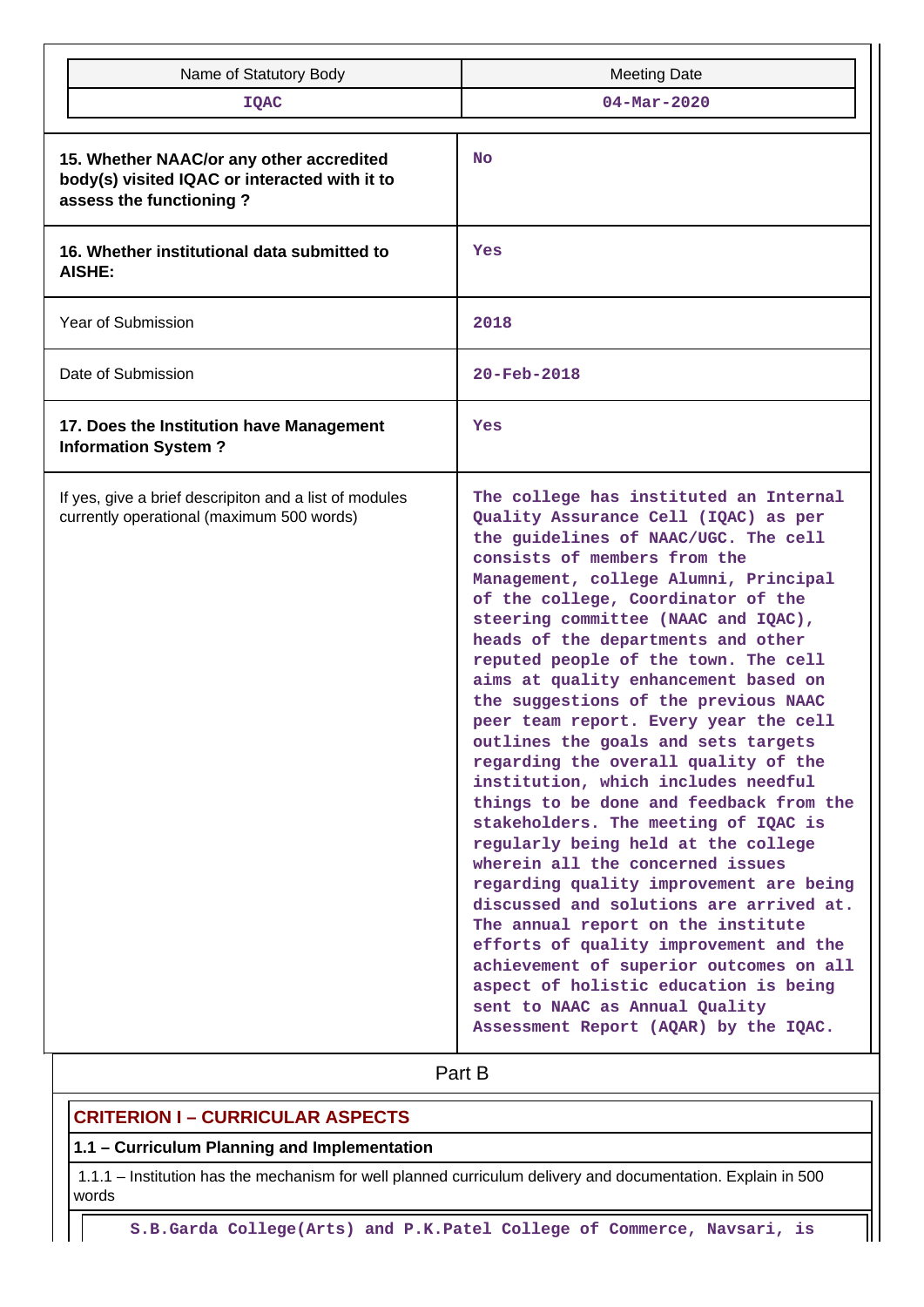**permanently affiliated to Veer Narmad South Gujarat University,Surat and follows the curricula prescribed by the University. The college ensures effective curriculum delivery through a well planned and documented process. The IQAC prepares the academic calendar of the college and also the concerned departments prepare their departmental academic planning and distribution of work prior to the commencement of every academic year. The academic calendar specifies suitable available dates for significant academic and other activities. The faculty members are instructed for the academic activities on the commencement of every academic year. The HODs arranges departmental meetings to distributes and assign the workload. Considering the workload and planning held in the departmental meetings, the syllabus is disseminated as per classes and courses for teachers. Faculty members prepare semester-wise teaching plan for the theory and the practical in the beginning of the academic year. Each teacher is provided with teaching diary containing timetable, workload, semester wise teaching plan, daily teaching plans. The timetable committee prepares a general time-table and teachers conduct – classes according to the time table. College also provides special guidance to the slow learners. Besides this the college has a mentoring system for academic – related issues.**

 1.1.2 – Certificate/ Diploma Courses introduced during the academic year Certificate Diploma Courses Dates of Introduction Duration Focus on employ ability/entreprene urship **Skill** Development  **NIL NIL Nil 0 NIL NIL 1.2 – Academic Flexibility** 1.2.1 – New programmes/courses introduced during the academic year Programme/Course **Programme Specialization** Programme Specialization **Programme** Dates of Introduction  **Nill NIL Nill** [View File](https://assessmentonline.naac.gov.in/public/Postacc/Program_introduced/10290_Program_introduced_1618454486.xlsx)

 1.2.2 – Programmes in which Choice Based Credit System (CBCS)/Elective course system implemented at the affiliated Colleges (if applicable) during the academic year.

| Name of programmes adopting<br><b>CBCS</b>                                                 | Programme Specialization                                                                  | Date of implementation of<br><b>CBCS/Elective Course System</b> |
|--------------------------------------------------------------------------------------------|-------------------------------------------------------------------------------------------|-----------------------------------------------------------------|
| <b>BA</b>                                                                                  | <b>GUJARATI, ENGLISH,</b><br>SANSKRIT, HINDI,<br>ECONOMICS, HISTORY,<br><b>PSYCHOLOGY</b> | 12/06/2017                                                      |
| <b>BCom</b>                                                                                | <b>ACCOUNTANCY AND</b><br><b>STATISTICS</b>                                               | 12/06/2017                                                      |
| <b>MA</b>                                                                                  | <b>GUJARATI AND HISTORY</b>                                                               | 12/06/2017                                                      |
| <b>MCom</b>                                                                                | FINANCIAL AND<br>MANAGEMENT ACCOUNTANCY                                                   | 12/06/2017                                                      |
| 1.2.3 – Students enrolled in Certificate/ Diploma Courses introduced during the year       |                                                                                           |                                                                 |
|                                                                                            | Certificate                                                                               | Diploma Course                                                  |
| <b>Number of Students</b>                                                                  | Nil                                                                                       | Nil                                                             |
| 1.3 - Curriculum Enrichment                                                                |                                                                                           |                                                                 |
| 1.3.1 – Value-added courses imparting transferable and life skills offered during the year |                                                                                           |                                                                 |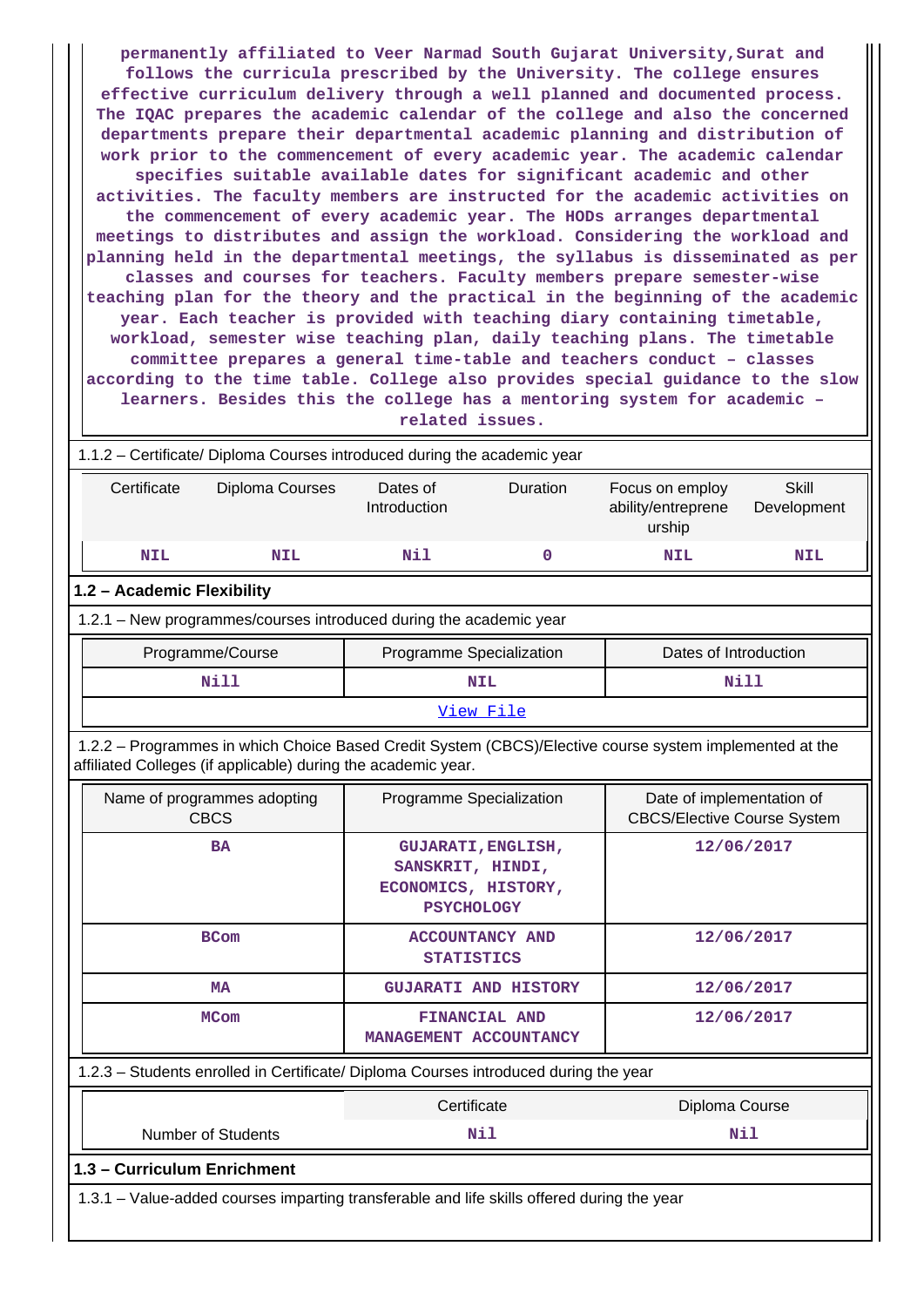| <b>Value Added Courses</b>                                                                                                                                                                                                                                                                                                                                                                                                                                                                                                                                                                                                                                                                                                                                                                                                                                                                                                                                                                                                                                               |                                                                 | Date of Introduction     |                 |  |                                   | Number of Students Enrolled                                  |
|--------------------------------------------------------------------------------------------------------------------------------------------------------------------------------------------------------------------------------------------------------------------------------------------------------------------------------------------------------------------------------------------------------------------------------------------------------------------------------------------------------------------------------------------------------------------------------------------------------------------------------------------------------------------------------------------------------------------------------------------------------------------------------------------------------------------------------------------------------------------------------------------------------------------------------------------------------------------------------------------------------------------------------------------------------------------------|-----------------------------------------------------------------|--------------------------|-----------------|--|-----------------------------------|--------------------------------------------------------------|
| <b>NIL</b>                                                                                                                                                                                                                                                                                                                                                                                                                                                                                                                                                                                                                                                                                                                                                                                                                                                                                                                                                                                                                                                               |                                                                 |                          | <b>Nill</b>     |  |                                   | Nill                                                         |
|                                                                                                                                                                                                                                                                                                                                                                                                                                                                                                                                                                                                                                                                                                                                                                                                                                                                                                                                                                                                                                                                          |                                                                 |                          | View File       |  |                                   |                                                              |
| 1.3.2 - Field Projects / Internships under taken during the year                                                                                                                                                                                                                                                                                                                                                                                                                                                                                                                                                                                                                                                                                                                                                                                                                                                                                                                                                                                                         |                                                                 |                          |                 |  |                                   |                                                              |
| Project/Programme Title                                                                                                                                                                                                                                                                                                                                                                                                                                                                                                                                                                                                                                                                                                                                                                                                                                                                                                                                                                                                                                                  |                                                                 | Programme Specialization |                 |  |                                   | No. of students enrolled for Field<br>Projects / Internships |
| <b>Nill</b>                                                                                                                                                                                                                                                                                                                                                                                                                                                                                                                                                                                                                                                                                                                                                                                                                                                                                                                                                                                                                                                              |                                                                 |                          | <b>NIL</b>      |  |                                   | Nill                                                         |
|                                                                                                                                                                                                                                                                                                                                                                                                                                                                                                                                                                                                                                                                                                                                                                                                                                                                                                                                                                                                                                                                          |                                                                 |                          | View File       |  |                                   |                                                              |
| 1.4 - Feedback System                                                                                                                                                                                                                                                                                                                                                                                                                                                                                                                                                                                                                                                                                                                                                                                                                                                                                                                                                                                                                                                    |                                                                 |                          |                 |  |                                   |                                                              |
| 1.4.1 – Whether structured feedback received from all the stakeholders.                                                                                                                                                                                                                                                                                                                                                                                                                                                                                                                                                                                                                                                                                                                                                                                                                                                                                                                                                                                                  |                                                                 |                          |                 |  |                                   |                                                              |
| <b>Students</b>                                                                                                                                                                                                                                                                                                                                                                                                                                                                                                                                                                                                                                                                                                                                                                                                                                                                                                                                                                                                                                                          |                                                                 |                          |                 |  | Yes                               |                                                              |
| <b>Teachers</b>                                                                                                                                                                                                                                                                                                                                                                                                                                                                                                                                                                                                                                                                                                                                                                                                                                                                                                                                                                                                                                                          |                                                                 |                          |                 |  | Yes                               |                                                              |
| Employers                                                                                                                                                                                                                                                                                                                                                                                                                                                                                                                                                                                                                                                                                                                                                                                                                                                                                                                                                                                                                                                                |                                                                 |                          |                 |  | Nill                              |                                                              |
| Alumni                                                                                                                                                                                                                                                                                                                                                                                                                                                                                                                                                                                                                                                                                                                                                                                                                                                                                                                                                                                                                                                                   |                                                                 |                          |                 |  | Nill                              |                                                              |
| Parents                                                                                                                                                                                                                                                                                                                                                                                                                                                                                                                                                                                                                                                                                                                                                                                                                                                                                                                                                                                                                                                                  |                                                                 |                          |                 |  | Nill                              |                                                              |
| 1.4.2 - How the feedback obtained is being analyzed and utilized for overall development of the institution?<br>(maximum 500 words)                                                                                                                                                                                                                                                                                                                                                                                                                                                                                                                                                                                                                                                                                                                                                                                                                                                                                                                                      |                                                                 |                          |                 |  |                                   |                                                              |
| <b>Feedback Obtained</b>                                                                                                                                                                                                                                                                                                                                                                                                                                                                                                                                                                                                                                                                                                                                                                                                                                                                                                                                                                                                                                                 |                                                                 |                          |                 |  |                                   |                                                              |
| The college has been continuously working on quality improvement and betterment<br>of student learning experiences in order to analyze every aspect of the college<br>and scope for further improvement, the college has been collected every year<br>the feedback of students through feedback form which has included various key<br>indicators. The responses of the students have helped on quality improvement of<br>teaching-learning and achieve the motto of the institution "excelsior". The<br>overall feedback from students shows that the students are well satisfied with<br>the facilities and effort taken by the institute. . The responses on feedback<br>form shows the different views expressed by present students in regard to their<br>perception of quality in an educational institution. Students are very<br>satisfied with curriculum, availability of teaching learning sources of the<br>institution. Their feedback significantly shows the actual qualities of<br>teaching-learning process as well as the other possible improvements. |                                                                 |                          |                 |  |                                   |                                                              |
| <b>CRITERION II - TEACHING- LEARNING AND EVALUATION</b>                                                                                                                                                                                                                                                                                                                                                                                                                                                                                                                                                                                                                                                                                                                                                                                                                                                                                                                                                                                                                  |                                                                 |                          |                 |  |                                   |                                                              |
| 2.1 - Student Enrolment and Profile                                                                                                                                                                                                                                                                                                                                                                                                                                                                                                                                                                                                                                                                                                                                                                                                                                                                                                                                                                                                                                      |                                                                 |                          |                 |  |                                   |                                                              |
| 2.1.1 - Demand Ratio during the year                                                                                                                                                                                                                                                                                                                                                                                                                                                                                                                                                                                                                                                                                                                                                                                                                                                                                                                                                                                                                                     |                                                                 |                          |                 |  |                                   |                                                              |
| Name of the<br>Programme                                                                                                                                                                                                                                                                                                                                                                                                                                                                                                                                                                                                                                                                                                                                                                                                                                                                                                                                                                                                                                                 | Programme<br>Specialization                                     | available                | Number of seats |  | Number of<br>Application received | <b>Students Enrolled</b>                                     |
| <b>MCom</b>                                                                                                                                                                                                                                                                                                                                                                                                                                                                                                                                                                                                                                                                                                                                                                                                                                                                                                                                                                                                                                                              | FINANCIAL AND<br><b>MANAGEMENT</b><br><b>ACCOUNTANCY</b>        |                          | 140             |  | 147                               | 147                                                          |
| MA                                                                                                                                                                                                                                                                                                                                                                                                                                                                                                                                                                                                                                                                                                                                                                                                                                                                                                                                                                                                                                                                       | <b>GUJARATI/</b><br><b>HISTORY</b>                              |                          | 280             |  | 244                               | 244                                                          |
| <b>BCom</b>                                                                                                                                                                                                                                                                                                                                                                                                                                                                                                                                                                                                                                                                                                                                                                                                                                                                                                                                                                                                                                                              | <b>FINANCIAL</b><br><b>ACCOUNTANCY AND</b><br><b>STATISTICS</b> |                          | 2520            |  | 1443                              | 1443                                                         |
| <b>BA</b>                                                                                                                                                                                                                                                                                                                                                                                                                                                                                                                                                                                                                                                                                                                                                                                                                                                                                                                                                                                                                                                                | <b>GUJARATI, ENGL</b><br>ISH, SANSKRIT, HI                      |                          | 2100            |  | 582                               | 582                                                          |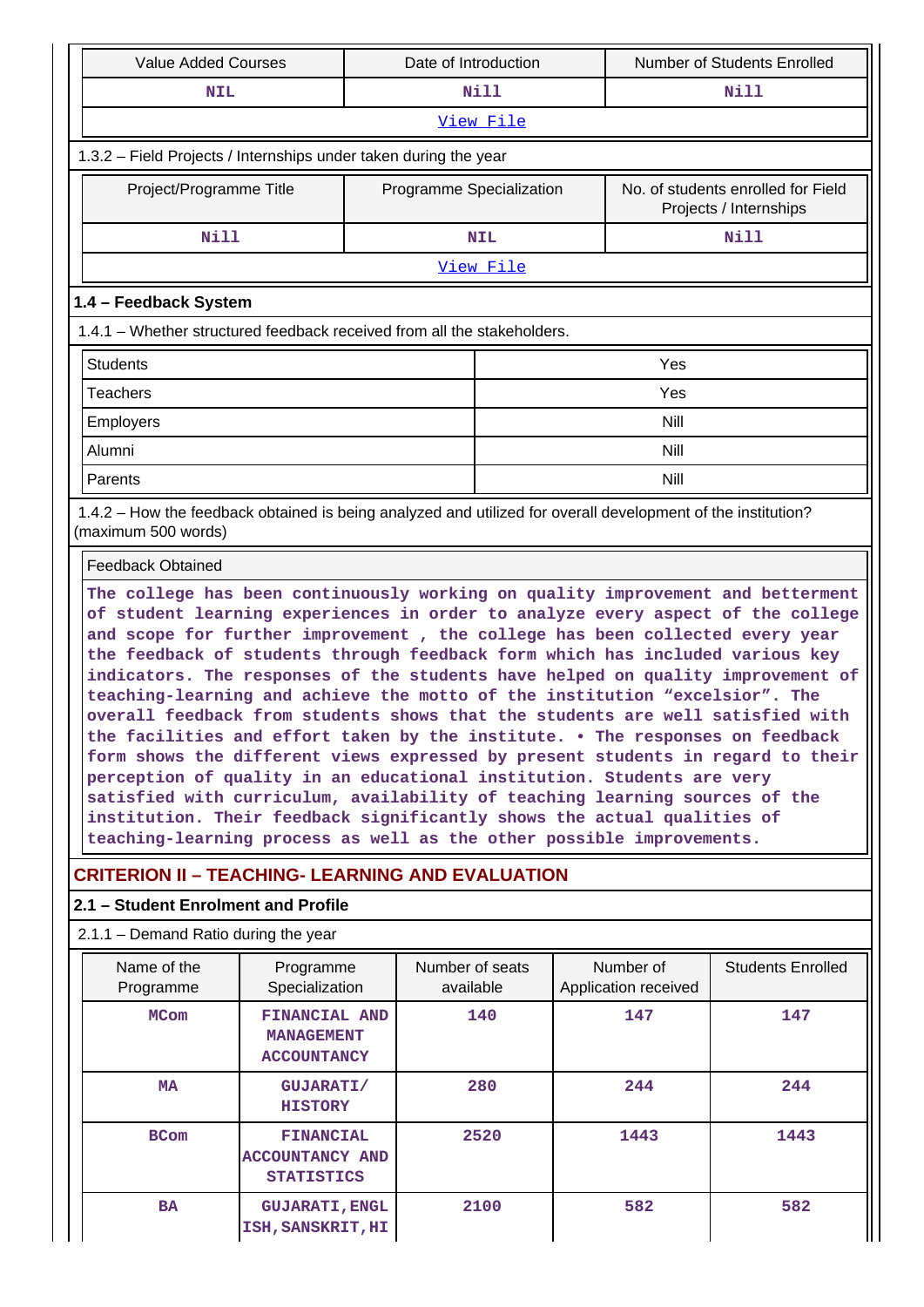|                                                                                                                                                           |                                                                | NDI, ECONOMICS,                |                     |                                                                                     |                                                                                     |             |                                                                                     |             |                                                                                                                                                                                                                                                                                                                                                                                                                                                                                                                                                                                                                                                                                                                    |
|-----------------------------------------------------------------------------------------------------------------------------------------------------------|----------------------------------------------------------------|--------------------------------|---------------------|-------------------------------------------------------------------------------------|-------------------------------------------------------------------------------------|-------------|-------------------------------------------------------------------------------------|-------------|--------------------------------------------------------------------------------------------------------------------------------------------------------------------------------------------------------------------------------------------------------------------------------------------------------------------------------------------------------------------------------------------------------------------------------------------------------------------------------------------------------------------------------------------------------------------------------------------------------------------------------------------------------------------------------------------------------------------|
|                                                                                                                                                           |                                                                | PSYCHOLOGY, HIST<br><b>ORY</b> |                     |                                                                                     |                                                                                     |             |                                                                                     |             |                                                                                                                                                                                                                                                                                                                                                                                                                                                                                                                                                                                                                                                                                                                    |
|                                                                                                                                                           |                                                                |                                |                     |                                                                                     | View File                                                                           |             |                                                                                     |             |                                                                                                                                                                                                                                                                                                                                                                                                                                                                                                                                                                                                                                                                                                                    |
| 2.2 - Catering to Student Diversity                                                                                                                       |                                                                |                                |                     |                                                                                     |                                                                                     |             |                                                                                     |             |                                                                                                                                                                                                                                                                                                                                                                                                                                                                                                                                                                                                                                                                                                                    |
| 2.2.1 - Student - Full time teacher ratio (current year data)                                                                                             |                                                                |                                |                     |                                                                                     |                                                                                     |             |                                                                                     |             |                                                                                                                                                                                                                                                                                                                                                                                                                                                                                                                                                                                                                                                                                                                    |
| Year                                                                                                                                                      | Number of                                                      |                                |                     | Number of                                                                           | Number of                                                                           |             | Number of                                                                           |             | Number of                                                                                                                                                                                                                                                                                                                                                                                                                                                                                                                                                                                                                                                                                                          |
|                                                                                                                                                           | students enrolled<br>in the institution<br>(UG)                |                                |                     | students enrolled<br>in the institution<br>(PG)                                     | fulltime teachers<br>available in the<br>institution<br>teaching only UG<br>courses |             | fulltime teachers<br>available in the<br>institution<br>teaching only PG<br>courses |             | teachers<br>teaching both UG<br>and PG courses                                                                                                                                                                                                                                                                                                                                                                                                                                                                                                                                                                                                                                                                     |
| 2017                                                                                                                                                      |                                                                | 2025                           |                     | 391                                                                                 | 21                                                                                  |             |                                                                                     | Nill        | 19                                                                                                                                                                                                                                                                                                                                                                                                                                                                                                                                                                                                                                                                                                                 |
| 2.3 - Teaching - Learning Process                                                                                                                         |                                                                |                                |                     |                                                                                     |                                                                                     |             |                                                                                     |             |                                                                                                                                                                                                                                                                                                                                                                                                                                                                                                                                                                                                                                                                                                                    |
| 2.3.1 – Percentage of teachers using ICT for effective teaching with Learning Management Systems (LMS), E-<br>learning resources etc. (current year data) |                                                                |                                |                     |                                                                                     |                                                                                     |             |                                                                                     |             |                                                                                                                                                                                                                                                                                                                                                                                                                                                                                                                                                                                                                                                                                                                    |
| Number of<br><b>Teachers on Roll</b>                                                                                                                      | Number of<br>teachers using<br>ICT (LMS, e-<br>Resources)      |                                |                     | <b>ICT Tools and</b><br>resources<br>available                                      | Number of ICT<br>enabled<br>Classrooms                                              |             | Numberof smart<br>classrooms                                                        |             | E-resources and<br>techniques used                                                                                                                                                                                                                                                                                                                                                                                                                                                                                                                                                                                                                                                                                 |
| 21                                                                                                                                                        | 15                                                             |                                |                     |                                                                                     | 3                                                                                   |             |                                                                                     | <b>Nill</b> | $\overline{a}$                                                                                                                                                                                                                                                                                                                                                                                                                                                                                                                                                                                                                                                                                                     |
|                                                                                                                                                           |                                                                |                                |                     | View File of ICT Tools and resources                                                |                                                                                     |             |                                                                                     |             |                                                                                                                                                                                                                                                                                                                                                                                                                                                                                                                                                                                                                                                                                                                    |
|                                                                                                                                                           |                                                                |                                |                     | View File of E-resources and techniques used                                        |                                                                                     |             |                                                                                     |             |                                                                                                                                                                                                                                                                                                                                                                                                                                                                                                                                                                                                                                                                                                                    |
| 2.3.2 - Students mentoring system available in the institution? Give details. (maximum 500 words)                                                         |                                                                |                                |                     |                                                                                     |                                                                                     |             |                                                                                     |             |                                                                                                                                                                                                                                                                                                                                                                                                                                                                                                                                                                                                                                                                                                                    |
|                                                                                                                                                           |                                                                |                                |                     | courses and Financially weak students are permitted to work on part time basis.     |                                                                                     |             |                                                                                     |             | Personal counselling, mentoring etc. on individual basis to weak students for quality up gradation. Teachers and<br>faculty members take personal interest in these weak students and try to solve their doubts and problems at the<br>earliest. Faculty tries to understand the psychology of students and try to understand their problems which can<br>help solve their problems, doubts, grievances etc. They are prepared for facing exams and motivate them to take<br>part in multifarious activities. Several cells related to women like anti ragging cell, harassment cell etc. work for<br>the safety and security of girl students. Students are encouraged to pursue higher education by professional |
| Number of students enrolled in the<br>institution                                                                                                         |                                                                |                                |                     | Number of fulltime teachers                                                         |                                                                                     |             |                                                                                     |             | Mentor: Mentee Ratio                                                                                                                                                                                                                                                                                                                                                                                                                                                                                                                                                                                                                                                                                               |
|                                                                                                                                                           | 2416                                                           |                                |                     |                                                                                     | 21<br>1:115                                                                         |             |                                                                                     |             |                                                                                                                                                                                                                                                                                                                                                                                                                                                                                                                                                                                                                                                                                                                    |
| 2.4 - Teacher Profile and Quality                                                                                                                         |                                                                |                                |                     |                                                                                     |                                                                                     |             |                                                                                     |             |                                                                                                                                                                                                                                                                                                                                                                                                                                                                                                                                                                                                                                                                                                                    |
| 2.4.1 – Number of full time teachers appointed during the year                                                                                            |                                                                |                                |                     |                                                                                     |                                                                                     |             |                                                                                     |             |                                                                                                                                                                                                                                                                                                                                                                                                                                                                                                                                                                                                                                                                                                                    |
| No. of sanctioned<br>positions                                                                                                                            |                                                                | No. of filled positions        |                     | Vacant positions                                                                    |                                                                                     |             | Positions filled during<br>the current year                                         |             | No. of faculty with<br>Ph.D                                                                                                                                                                                                                                                                                                                                                                                                                                                                                                                                                                                                                                                                                        |
| 59                                                                                                                                                        |                                                                | 21                             |                     |                                                                                     | Nill                                                                                |             | <b>Nill</b>                                                                         |             | 7                                                                                                                                                                                                                                                                                                                                                                                                                                                                                                                                                                                                                                                                                                                  |
| International level from Government, recognised bodies during the year)                                                                                   |                                                                |                                |                     |                                                                                     |                                                                                     |             |                                                                                     |             | 2.4.2 - Honours and recognition received by teachers (received awards, recognition, fellowships at State, National,                                                                                                                                                                                                                                                                                                                                                                                                                                                                                                                                                                                                |
| Year of Award                                                                                                                                             |                                                                |                                | international level | Name of full time teachers<br>receiving awards from<br>state level, national level, |                                                                                     | Designation |                                                                                     |             | Name of the award,<br>fellowship, received from<br>Government or recognized<br>bodies                                                                                                                                                                                                                                                                                                                                                                                                                                                                                                                                                                                                                              |
| 2018                                                                                                                                                      | Associate<br>PROF. HITESHKUMAR<br>Professor<br><b>J. PATEL</b> |                                |                     |                                                                                     |                                                                                     |             | Ph.D.                                                                               |             |                                                                                                                                                                                                                                                                                                                                                                                                                                                                                                                                                                                                                                                                                                                    |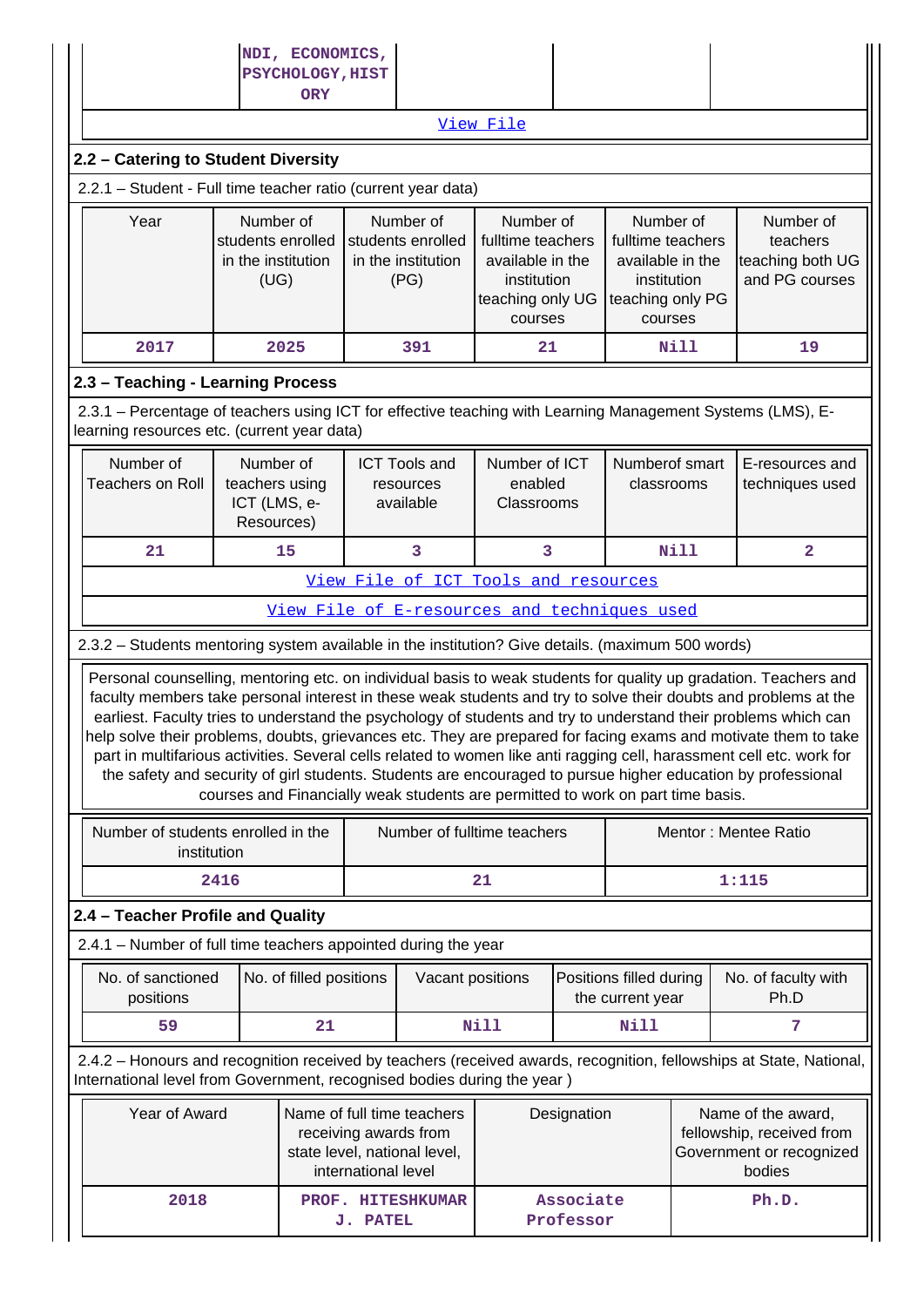# **2.5 – Evaluation Process and Reforms**

 2.5.1 – Number of days from the date of semester-end/ year- end examination till the declaration of results during the year

| Programme Name | Programme Code | Semester/year   | Last date of the last<br>semester-end/year-<br>end examination | Date of declaration of<br>results of semester-<br>end/year-end<br>examination |
|----------------|----------------|-----------------|----------------------------------------------------------------|-------------------------------------------------------------------------------|
| <b>BA</b>      | 01             | <b>SEMESTER</b> | 26/04/2018                                                     | 05/05/2018                                                                    |
| <b>MA</b>      | 01             | <b>SEMESTER</b> | 26/04/2018                                                     | 16/05/2018                                                                    |
| <b>BCom</b>    | 03             | <b>SEMESTER</b> | 26/04/2018                                                     | 05/05/2018                                                                    |
| <b>MCom</b>    | 03             | <b>SEMESTER</b> | 26/04/2018                                                     | 05/05/2018                                                                    |
|                |                | View File       |                                                                |                                                                               |

#### 2.5.2 – Reforms initiated on Continuous Internal Evaluation(CIE) system at the institutional level (250 words)

 **The college initiated continuous internal evaluation in accordance with the norms of the university. The college examination officers are appointed as per the rules and regulations laid down by the university Every academic year, the time table committee and the examination officers prepare the schedule of internal evaluation, which is circulated and displayed for the members of the teaching faculty and the same is communicated and displayed to the students on the notice board. Besides this, the concerned faculty members make announcement in the classroom while teaching work The distribution of assessment is done properly by HOD's. The internal examination committee monitors and conducts internal examination in the college. All the teachers of the concerned department submit a set of question papers through the Head of the Department – to the examination committee. For the continuous Internal Evaluation the college conducts class discussion, practical examinations, assignments etc.**

 2.5.3 – Academic calendar prepared and adhered for conduct of Examination and other related matters (250 words)

 **The college has to adhere to the academic calendar published by the university. IQAC also prepares the academic calendar in accordance with the academic calendar for the university. The academic calendar specifics the teaching learning schedule of every academic year and CIE. The In-charge principal of the college regularly conducts meetings for better functioning of academic and examination related activities. It is mandatory for the students and the faculty to adhere to the academic calendar for the completion of academic activities.**

### **2.6 – Student Performance and Learning Outcomes**

 2.6.1 – Program outcomes, program specific outcomes and course outcomes for all programs offered by the institution are stated and displayed in website of the institution (to provide the weblink)

<http://sbgardacollege.org/wp-content/uploads/2021/03/FINAL-PO-PSO-CO.pdf>

2.6.2 – Pass percentage of students

| Programme<br>Code | Programme<br>Name | Programme<br>Specialization | Number of<br>students<br>appeared in the<br>final year<br>examination | Number of<br>students passed<br>in final year<br>examination | Pass Percentage |
|-------------------|-------------------|-----------------------------|-----------------------------------------------------------------------|--------------------------------------------------------------|-----------------|
| 03                | <b>MCom</b>       | <b>FINANCIAL</b>            | 70                                                                    | 30                                                           | 42.8571         |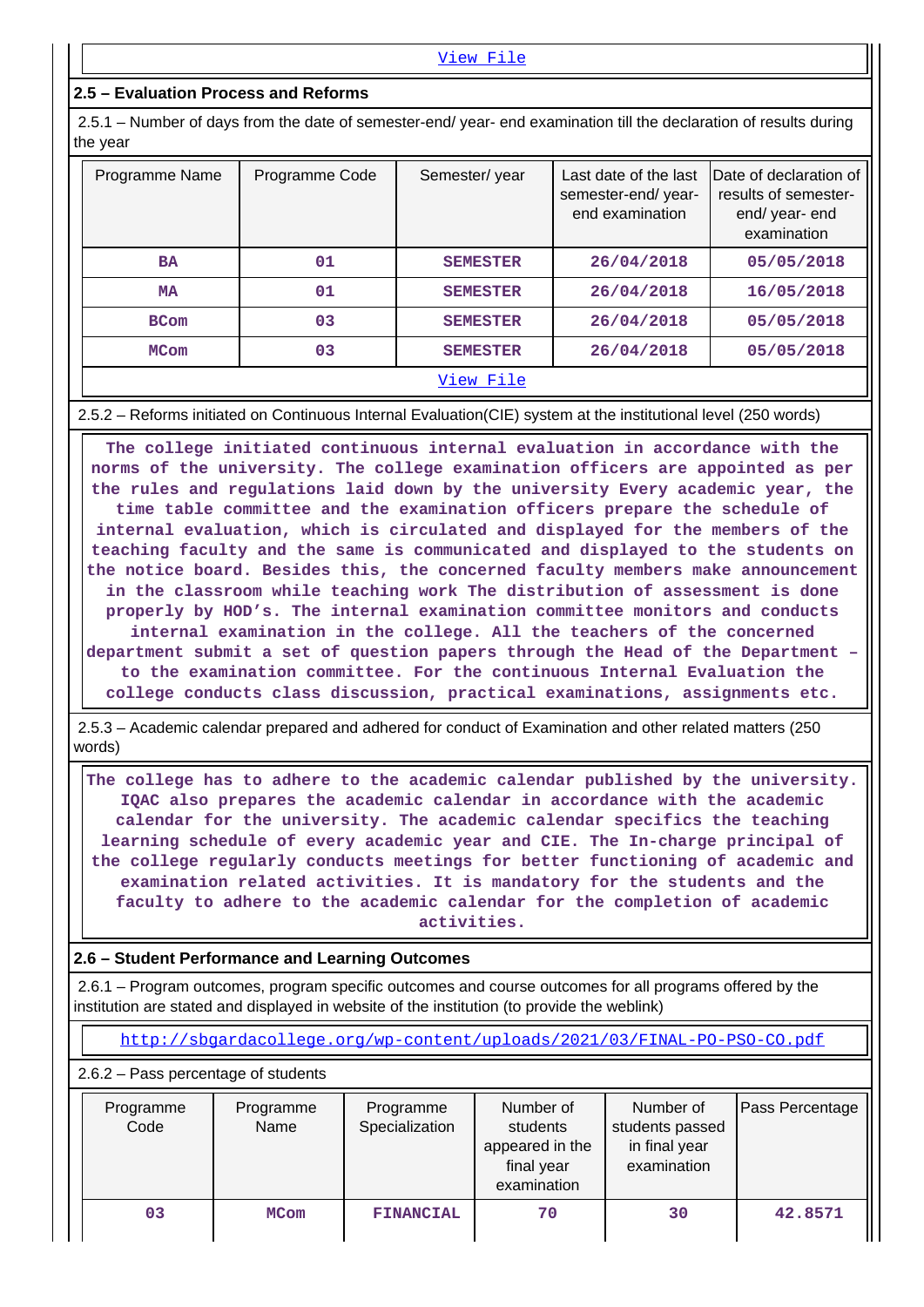|                                                                                                                                       |                                                                                                                                                                           |             | & MANAGEMENT<br><b>ACCOUNTANCY</b>                                                                         |            |  |              |          |  |  |
|---------------------------------------------------------------------------------------------------------------------------------------|---------------------------------------------------------------------------------------------------------------------------------------------------------------------------|-------------|------------------------------------------------------------------------------------------------------------|------------|--|--------------|----------|--|--|
|                                                                                                                                       | 03                                                                                                                                                                        | <b>BCom</b> | <b>ADVANCED</b><br><b>ACCOUNTING</b><br>AND AUDITING<br>& STATISTICS<br><b>ISTICS</b>                      | 233        |  | 78           | 33.4764  |  |  |
|                                                                                                                                       | 01                                                                                                                                                                        | <b>MA</b>   | <b>GUJARATI</b>                                                                                            | 59         |  | 56           | 94.92    |  |  |
|                                                                                                                                       | 01                                                                                                                                                                        | <b>MA</b>   | <b>HISTORY</b>                                                                                             | 56         |  | 55           | 98.21    |  |  |
|                                                                                                                                       | 01                                                                                                                                                                        | BA          | <b>GUJARATI</b> ,<br>ENGLISH, SANS<br>KRIT, HINDI,<br>HISTORY, PSYC<br><b>HOLOGY, ECONO</b><br><b>MICS</b> | 122        |  | 93           | 76.2295  |  |  |
|                                                                                                                                       |                                                                                                                                                                           |             |                                                                                                            | View File  |  |              |          |  |  |
|                                                                                                                                       | 2.7 - Student Satisfaction Survey                                                                                                                                         |             |                                                                                                            |            |  |              |          |  |  |
|                                                                                                                                       | 2.7.1 - Student Satisfaction Survey (SSS) on overall institutional performance (Institution may design the<br>questionnaire) (results and details be provided as weblink) |             |                                                                                                            |            |  |              |          |  |  |
|                                                                                                                                       |                                                                                                                                                                           |             | http://sbgardacollege.org/wp-content/uploads/2021/03/STUDENTS-<br>FEEDBACK-2017-18.pdf                     |            |  |              |          |  |  |
|                                                                                                                                       | <b>CRITERION III - RESEARCH, INNOVATIONS AND EXTENSION</b>                                                                                                                |             |                                                                                                            |            |  |              |          |  |  |
|                                                                                                                                       | 3.1 - Resource Mobilization for Research                                                                                                                                  |             |                                                                                                            |            |  |              |          |  |  |
|                                                                                                                                       | 3.1.1 – Research funds sanctioned and received from various agencies, industry and other organisations                                                                    |             |                                                                                                            |            |  |              |          |  |  |
| Nature of the Project<br>Duration<br>Name of the funding<br>Total grant<br>Amount received<br>sanctioned<br>during the year<br>agency |                                                                                                                                                                           |             |                                                                                                            |            |  |              |          |  |  |
|                                                                                                                                       | Nill                                                                                                                                                                      | $\mathbf 0$ |                                                                                                            | <b>NIL</b> |  | $\mathbf{O}$ | $\Omega$ |  |  |

#### [View File](https://assessmentonline.naac.gov.in/public/Postacc/Research_Fund/10290_Research_Fund_1618467231.xlsx)

# **3.2 – Innovation Ecosystem**

 3.2.1 – Workshops/Seminars Conducted on Intellectual Property Rights (IPR) and Industry-Academia Innovative practices during the year

| Title of workshop/seminar                                                          |                 |                    | Name of the Dept.                                                                                    |               |                    | Date       |  |
|------------------------------------------------------------------------------------|-----------------|--------------------|------------------------------------------------------------------------------------------------------|---------------|--------------------|------------|--|
| Career guidance seminar<br>on Art of giving<br>Interview in Private<br>Companies   |                 | <b>UDISHA CELL</b> |                                                                                                      |               | 12/09/2017         |            |  |
| Seminar on Biodata and<br>Interview Abdicate and<br>How to make digital<br>Resume? |                 | <b>UDISHA CELL</b> |                                                                                                      |               |                    | 18/01/2018 |  |
| Seminar on Career<br>Opportunities in three<br>wings of armed forces               |                 |                    | <b>UDISHA CELL</b>                                                                                   |               | 20/01/2018         |            |  |
|                                                                                    |                 |                    | 3.2.2 - Awards for Innovation won by Institution/Teachers/Research scholars/Students during the year |               |                    |            |  |
| Title of the innovation I                                                          | Name of Awardee | Awarding Agency    |                                                                                                      | Date of award | Category           |            |  |
| <b>NIL</b>                                                                         | <b>NIL</b>      |                    | <b>NIL</b>                                                                                           |               | Nill<br><b>NIL</b> |            |  |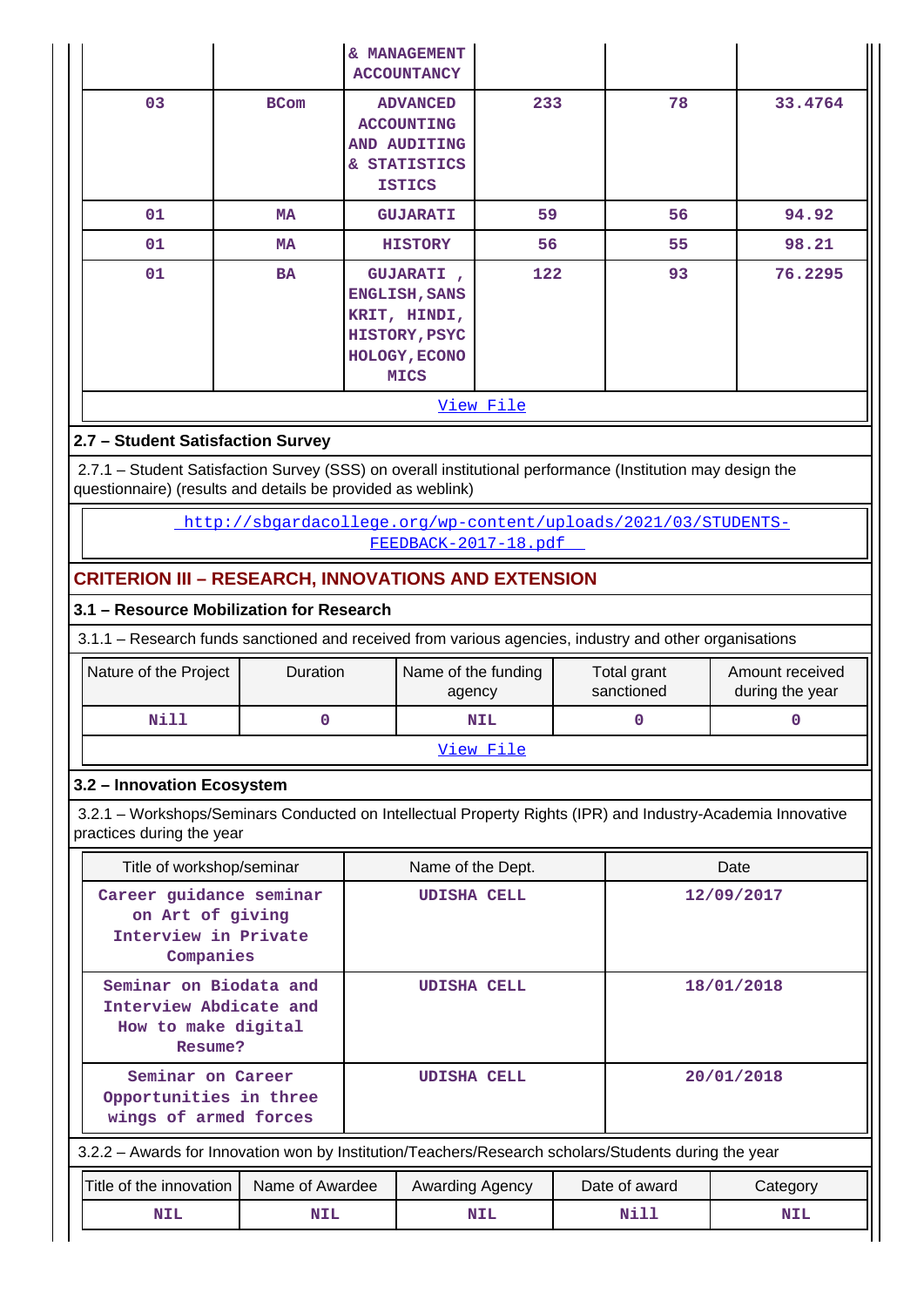|                                                                                                                                                                       |                   |                   |                        |                       |                                           | View File               |                       |                                                      |                                                                    |                                                                    |                                                      |  |
|-----------------------------------------------------------------------------------------------------------------------------------------------------------------------|-------------------|-------------------|------------------------|-----------------------|-------------------------------------------|-------------------------|-----------------------|------------------------------------------------------|--------------------------------------------------------------------|--------------------------------------------------------------------|------------------------------------------------------|--|
| 3.2.3 – No. of Incubation centre created, start-ups incubated on campus during the year                                                                               |                   |                   |                        |                       |                                           |                         |                       |                                                      |                                                                    |                                                                    |                                                      |  |
| Incubation<br>Center                                                                                                                                                  |                   | Name              |                        |                       | Sponsered By                              | Name of the<br>Start-up |                       |                                                      | Nature of Start-<br>up                                             |                                                                    | Date of<br>Commencement                              |  |
| NIL                                                                                                                                                                   |                   |                   | <b>NIL</b>             |                       | <b>NIL</b>                                |                         | <b>NIL</b>            |                                                      | 0 <sub>0</sub>                                                     |                                                                    | Nill                                                 |  |
|                                                                                                                                                                       |                   |                   |                        |                       |                                           | View File               |                       |                                                      |                                                                    |                                                                    |                                                      |  |
| 3.3 - Research Publications and Awards                                                                                                                                |                   |                   |                        |                       |                                           |                         |                       |                                                      |                                                                    |                                                                    |                                                      |  |
| 3.3.1 - Incentive to the teachers who receive recognition/awards                                                                                                      |                   |                   |                        |                       |                                           |                         |                       |                                                      |                                                                    |                                                                    |                                                      |  |
|                                                                                                                                                                       | <b>State</b>      |                   |                        |                       |                                           | National                |                       |                                                      |                                                                    | International                                                      |                                                      |  |
|                                                                                                                                                                       | 0                 |                   |                        |                       |                                           | 0                       |                       |                                                      |                                                                    | $\mathbf 0$                                                        |                                                      |  |
| 3.3.2 - Ph. Ds awarded during the year (applicable for PG College, Research Center)                                                                                   |                   |                   |                        |                       |                                           |                         |                       |                                                      |                                                                    |                                                                    |                                                      |  |
|                                                                                                                                                                       |                   |                   | Name of the Department |                       |                                           |                         |                       |                                                      | Number of PhD's Awarded                                            |                                                                    |                                                      |  |
|                                                                                                                                                                       |                   |                   | <b>NIL</b>             |                       |                                           |                         |                       |                                                      | Nill                                                               |                                                                    |                                                      |  |
| 3.3.3 - Research Publications in the Journals notified on UGC website during the year                                                                                 |                   |                   |                        |                       |                                           |                         |                       |                                                      |                                                                    |                                                                    |                                                      |  |
| <b>Type</b>                                                                                                                                                           |                   | Department        |                        | Number of Publication |                                           |                         |                       | Average Impact Factor (if<br>any)                    |                                                                    |                                                                    |                                                      |  |
| International                                                                                                                                                         |                   |                   |                        | <b>ACCONTANCY</b>     |                                           |                         | 1                     |                                                      |                                                                    | Nill                                                               |                                                      |  |
| International                                                                                                                                                         |                   |                   |                        |                       | $\overline{\mathbf{2}}$<br><b>ENGLISH</b> |                         |                       |                                                      | <b>Nill</b>                                                        |                                                                    |                                                      |  |
|                                                                                                                                                                       |                   |                   |                        |                       |                                           | View File               |                       |                                                      |                                                                    |                                                                    |                                                      |  |
| 3.3.4 - Books and Chapters in edited Volumes / Books published, and papers in National/International Conference<br>Proceedings per Teacher during the year            |                   |                   |                        |                       |                                           |                         |                       |                                                      |                                                                    |                                                                    |                                                      |  |
|                                                                                                                                                                       |                   | Department        |                        |                       |                                           |                         |                       |                                                      | Number of Publication                                              |                                                                    |                                                      |  |
|                                                                                                                                                                       |                   |                   | <b>ENGLISH</b>         |                       |                                           |                         |                       |                                                      | 4                                                                  |                                                                    |                                                      |  |
|                                                                                                                                                                       |                   |                   |                        |                       |                                           | View File               |                       |                                                      |                                                                    |                                                                    |                                                      |  |
| 3.3.5 – Bibliometrics of the publications during the last Academic year based on average citation index in Scopus/<br>Web of Science or PubMed/ Indian Citation Index |                   |                   |                        |                       |                                           |                         |                       |                                                      |                                                                    |                                                                    |                                                      |  |
| Title of the<br>Paper                                                                                                                                                 |                   | Name of<br>Author |                        | Title of journal      |                                           | Year of<br>publication  | <b>Citation Index</b> |                                                      | Institutional<br>affiliation as<br>mentioned in<br>the publication |                                                                    | Number of<br>citations<br>excluding self<br>citation |  |
| <b>NIL</b>                                                                                                                                                            |                   | <b>NIL</b>        |                        | <b>NIL</b>            |                                           | <b>Nill</b>             |                       | 0                                                    | <b>NIL</b>                                                         |                                                                    | Nill                                                 |  |
|                                                                                                                                                                       |                   |                   |                        |                       |                                           | View File               |                       |                                                      |                                                                    |                                                                    |                                                      |  |
| 3.3.6 - h-Index of the Institutional Publications during the year. (based on Scopus/ Web of science)                                                                  |                   |                   |                        |                       |                                           |                         |                       |                                                      |                                                                    |                                                                    |                                                      |  |
| Title of the<br>Paper                                                                                                                                                 | Name of<br>Author |                   | Title of journal       |                       | Year of<br>publication                    | h-index                 |                       | Number of<br>citations<br>excluding self<br>citation |                                                                    | Institutional<br>affiliation as<br>mentioned in<br>the publication |                                                      |  |
| <b>NIL</b>                                                                                                                                                            |                   | <b>NIL</b>        |                        | <b>NIL</b>            |                                           | Nill                    | <b>Nill</b>           |                                                      | Nill                                                               |                                                                    | <b>NIL</b>                                           |  |
|                                                                                                                                                                       |                   |                   |                        |                       |                                           | View File               |                       |                                                      |                                                                    |                                                                    |                                                      |  |
| 3.3.7 - Faculty participation in Seminars/Conferences and Symposia during the year:                                                                                   |                   |                   |                        |                       |                                           |                         |                       |                                                      |                                                                    |                                                                    |                                                      |  |
| Number of Faculty                                                                                                                                                     |                   |                   | International          |                       |                                           | National                |                       | <b>State</b>                                         |                                                                    | Local                                                              |                                                      |  |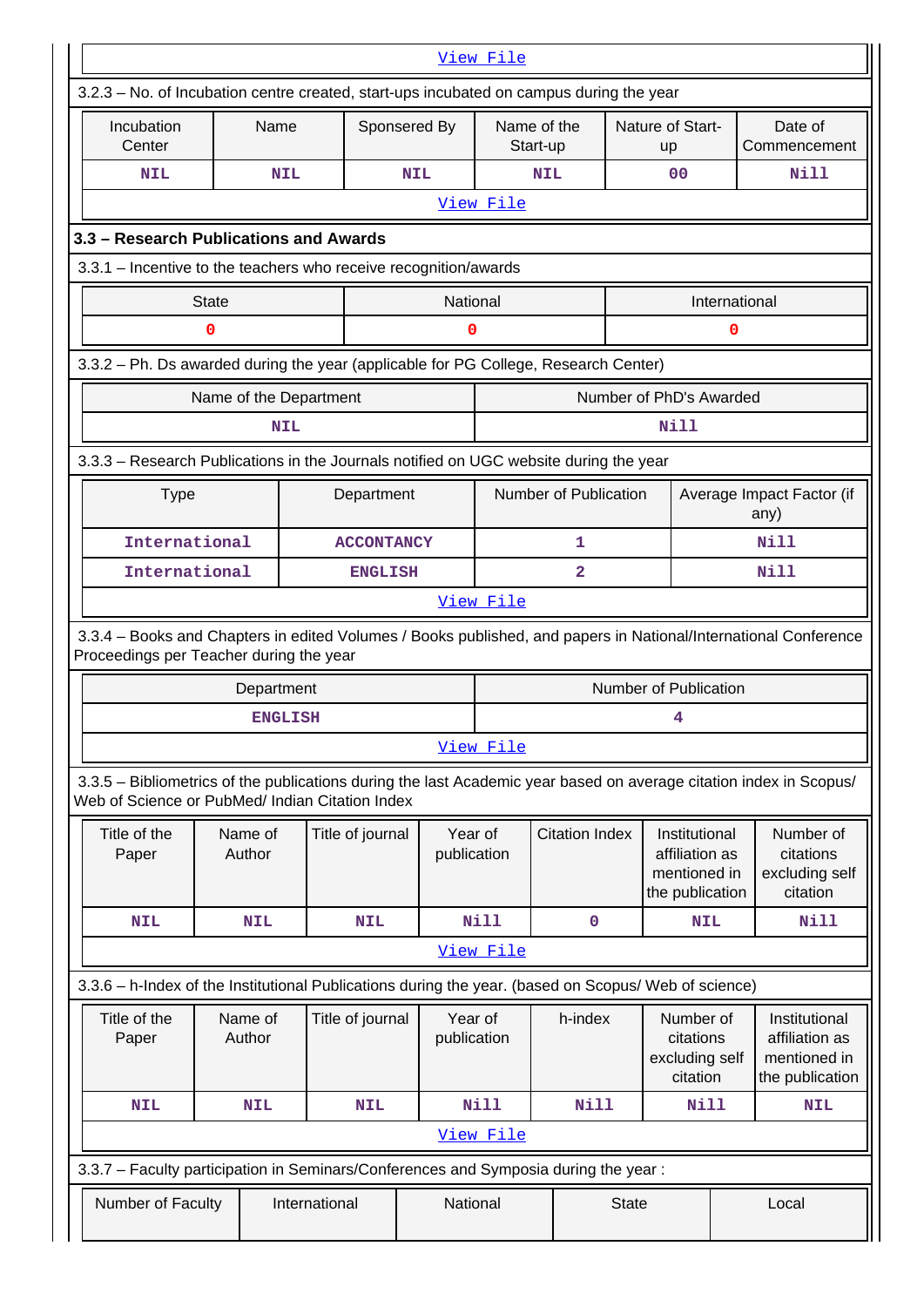| Attended/Semi<br>nars/Workshops                                                                                                                                                                                    |  | 5                                               |                                        | $\overline{\mathbf{2}}$  | Nill                                                     | 3   |                                                          |
|--------------------------------------------------------------------------------------------------------------------------------------------------------------------------------------------------------------------|--|-------------------------------------------------|----------------------------------------|--------------------------|----------------------------------------------------------|-----|----------------------------------------------------------|
| Presented<br>papers                                                                                                                                                                                                |  | Nill                                            |                                        | $\mathbf{1}$             | Nill                                                     |     | Nill                                                     |
| Resource<br>persons                                                                                                                                                                                                |  | 1                                               |                                        | Nill                     | Nill                                                     |     | 26                                                       |
|                                                                                                                                                                                                                    |  |                                                 |                                        | View File                |                                                          |     |                                                          |
| 3.4 - Extension Activities                                                                                                                                                                                         |  |                                                 |                                        |                          |                                                          |     |                                                          |
| 3.4.1 – Number of extension and outreach programmes conducted in collaboration with industry, community and<br>Non- Government Organisations through NSS/NCC/Red cross/Youth Red Cross (YRC) etc., during the year |  |                                                 |                                        |                          |                                                          |     |                                                          |
| Title of the activities                                                                                                                                                                                            |  | Organising unit/agency/<br>collaborating agency |                                        |                          | Number of teachers<br>participated in such<br>activities |     | Number of students<br>participated in such<br>activities |
| <b>CELEBRATION OF</b><br>INTERNATIONAL YOGA<br><b>DAY</b>                                                                                                                                                          |  | NSS, NCC                                        |                                        |                          | 28                                                       |     | 30                                                       |
| <b>CELEBRATION OF</b><br><b>INDEPENDANCE DAY</b>                                                                                                                                                                   |  | NCC, NSS UNIT,<br><b>COLLEGE FAMILY</b>         |                                        |                          | 60                                                       |     | 125                                                      |
| <b>BLOOD DONATION</b><br>CAMP(118 UNITS OF<br><b>BLOOD COLLECTED)</b>                                                                                                                                              |  | NSS                                             |                                        |                          | 5                                                        | 118 |                                                          |
| <b>46TH NSS ANNUAL</b><br><b>CAMP</b>                                                                                                                                                                              |  | <b>NSS</b>                                      |                                        |                          | 5                                                        |     | 63                                                       |
| <b>SWACHCHATA</b><br><b>AWARENESS PROGRAMME</b>                                                                                                                                                                    |  | <b>NSS</b>                                      |                                        |                          | 12                                                       |     | 80                                                       |
| <b>CELEBRATION OF</b><br><b>REPUBLIC DAY</b>                                                                                                                                                                       |  | NCC, NSS UNIT,<br><b>COLLEGE FAMILY</b>         |                                        |                          | 50                                                       |     | 140                                                      |
| <b>CLEANLINESS MARCH</b>                                                                                                                                                                                           |  | <b>NCC</b>                                      |                                        | $\mathbf{1}$             |                                                          | 16  |                                                          |
|                                                                                                                                                                                                                    |  |                                                 |                                        | View File                |                                                          |     |                                                          |
| 3.4.2 - Awards and recognition received for extension activities from Government and other recognized bodies<br>during the year                                                                                    |  |                                                 |                                        |                          |                                                          |     |                                                          |
| Name of the activity                                                                                                                                                                                               |  | Award/Recognition                               |                                        |                          | <b>Awarding Bodies</b>                                   |     | Number of students<br><b>Benefited</b>                   |
| <b>NIL</b>                                                                                                                                                                                                         |  | <b>NIL</b>                                      |                                        |                          | <b>NIL</b>                                               |     | Nill                                                     |
|                                                                                                                                                                                                                    |  |                                                 |                                        | View File                |                                                          |     |                                                          |
| 3.4.3 - Students participating in extension activities with Government Organisations, Non-Government<br>Organisations and programmes such as Swachh Bharat, Aids Awareness, Gender Issue, etc. during the year     |  |                                                 |                                        |                          |                                                          |     |                                                          |
| Name of the scheme<br>Organising unit/Agen<br>cy/collaborating<br>agency                                                                                                                                           |  |                                                 | Name of the activity                   |                          | Number of teachers<br>participated in such<br>activites  |     | Number of students<br>participated in such<br>activites  |
| NSS, NCC<br>NSS, NCC                                                                                                                                                                                               |  |                                                 | OF<br><b>INTERNATIONAL</b><br>YOGA DAY | <b>CELEBRATION</b>       | 28                                                       |     | 30                                                       |
| NCC, NSS UNIT,<br><b>COLLEGE FAMILY</b>                                                                                                                                                                            |  | NCC, NSS UNIT,<br><b>COLLEGE FAMILY</b>         | OF INDEPENDANCE<br><b>DAY</b>          | 60<br><b>CELEBRATION</b> |                                                          |     | 125                                                      |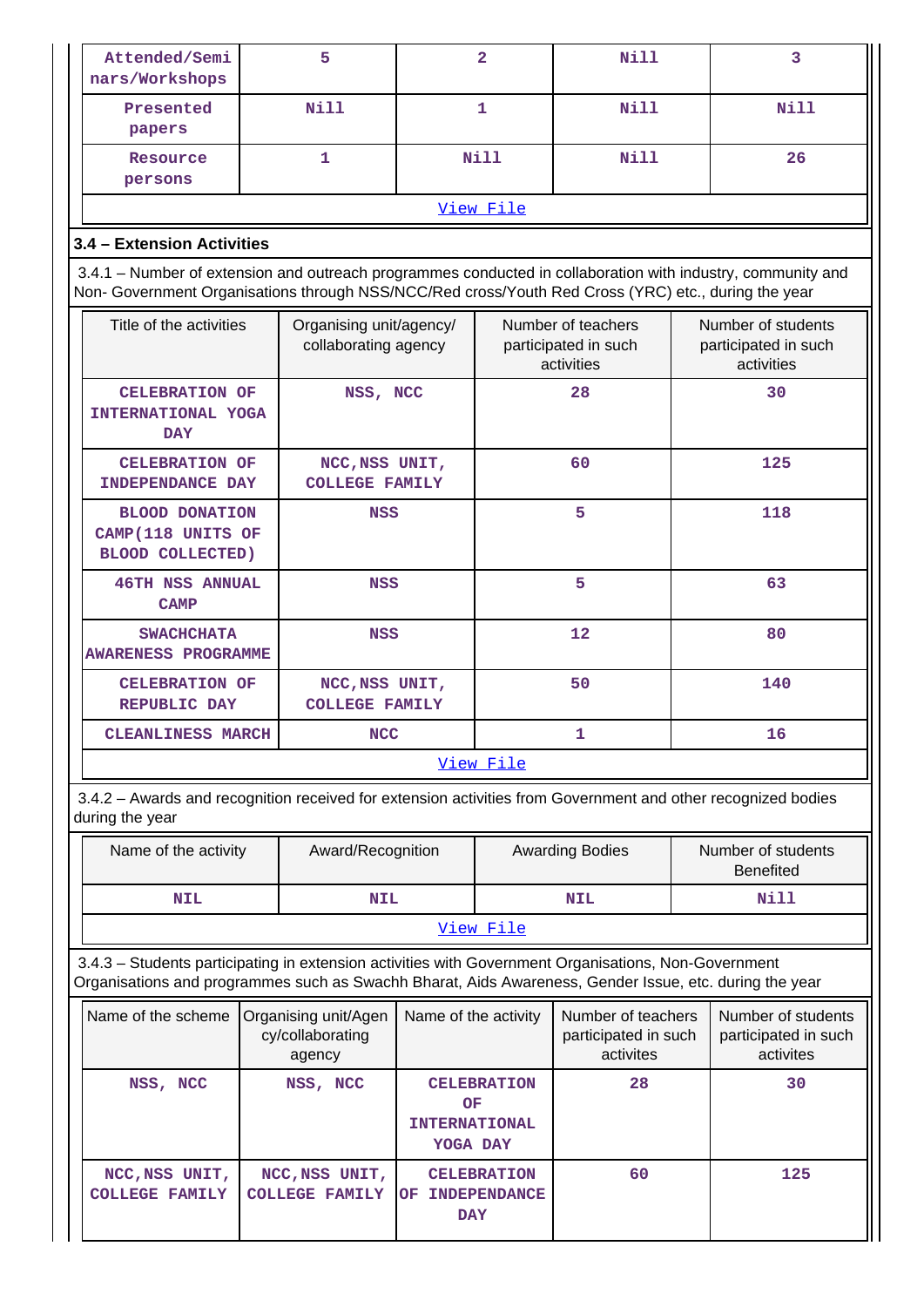| <b>NSS</b>                                                                                                                                               |                                            | <b>NSS</b>                              |                                                                                                   | <b>BLOOD</b><br><b>DONATION</b><br>CAMP(118 UNITS<br>OF BLOOD<br><b>COLLECTED)</b> |                                     | 5           |              | 118          |              |
|----------------------------------------------------------------------------------------------------------------------------------------------------------|--------------------------------------------|-----------------------------------------|---------------------------------------------------------------------------------------------------|------------------------------------------------------------------------------------|-------------------------------------|-------------|--------------|--------------|--------------|
| <b>NSS</b>                                                                                                                                               |                                            | <b>NSS</b>                              |                                                                                                   |                                                                                    | 46TH NSS<br>5<br><b>ANNUAL CAMP</b> |             |              |              | 63           |
| <b>NSS</b>                                                                                                                                               |                                            | <b>NSS</b>                              |                                                                                                   | <b>AWARENESS</b><br><b>PROGRAMME</b>                                               | <b>SWACHCHATA</b>                   | 12          |              |              | 80           |
| NCC, NSS UNIT,<br><b>COLLEGE FAMILY</b>                                                                                                                  |                                            | NCC, NSS UNIT,<br><b>COLLEGE FAMILY</b> |                                                                                                   | OF REPUBLIC DAY                                                                    | <b>CELEBRATION</b>                  |             | 50           |              | 140          |
| <b>NCC</b>                                                                                                                                               |                                            | <b>NCC</b>                              |                                                                                                   | <b>MARCH</b>                                                                       | <b>CLEANLINESS</b>                  |             | $\mathbf{1}$ |              | 16           |
|                                                                                                                                                          |                                            |                                         |                                                                                                   |                                                                                    | View File                           |             |              |              |              |
| 3.5 - Collaborations                                                                                                                                     |                                            |                                         |                                                                                                   |                                                                                    |                                     |             |              |              |              |
| 3.5.1 – Number of Collaborative activities for research, faculty exchange, student exchange during the year                                              |                                            |                                         |                                                                                                   |                                                                                    |                                     |             |              |              |              |
| Nature of activity                                                                                                                                       |                                            |                                         | Participant                                                                                       |                                                                                    | Source of financial support         |             |              |              | Duration     |
| Life Style                                                                                                                                               |                                            |                                         | Old Parents                                                                                       |                                                                                    |                                     | <b>NIL</b>  |              |              | 1            |
| "Time Management"                                                                                                                                        |                                            |                                         | Students                                                                                          |                                                                                    | <b>NIL</b>                          |             |              | 1            |              |
| "Motivation"                                                                                                                                             |                                            |                                         | Students &<br>Professor                                                                           |                                                                                    |                                     | <b>NIL</b>  |              |              | 1            |
| "Parenting<br>Psychology"                                                                                                                                |                                            |                                         | Students &<br>Parents                                                                             |                                                                                    |                                     | <b>NIL</b>  |              |              | $\mathbf{1}$ |
| "Beti Vadhavo,<br>Beti Padhavo"                                                                                                                          |                                            |                                         | General                                                                                           |                                                                                    | <b>NIL</b>                          |             |              |              | $\mathbf{1}$ |
| "Corruption Free<br>India"                                                                                                                               |                                            |                                         | All Staff                                                                                         |                                                                                    | <b>NIL</b>                          |             | $\mathbf{1}$ |              |              |
| "Life of Satya<br>Sai Baba"                                                                                                                              |                                            |                                         |                                                                                                   | Sai Devotees                                                                       | <b>NIL</b>                          |             |              | 1            |              |
| The importance of<br>handicap                                                                                                                            |                                            |                                         | Handicap &<br>Teachers                                                                            |                                                                                    |                                     | <b>NIL</b>  |              | $\mathbf{1}$ |              |
| "How to appear in<br>board Examination"                                                                                                                  |                                            |                                         | Teachers &<br>12th                                                                                | Students Std 9th to                                                                |                                     | <b>NIL</b>  |              |              | $\mathbf{1}$ |
|                                                                                                                                                          | "Old age<br>Senior citizen<br>Adjustment " |                                         |                                                                                                   |                                                                                    | <b>NIL</b>                          |             |              | $\mathbf{1}$ |              |
|                                                                                                                                                          |                                            |                                         |                                                                                                   |                                                                                    | View File                           |             |              |              |              |
| 3.5.2 - Linkages with institutions/industries for internship, on-the- job training, project work, sharing of research<br>facilities etc. during the year |                                            |                                         |                                                                                                   |                                                                                    |                                     |             |              |              |              |
| Nature of linkage<br>Title of the<br>linkage                                                                                                             |                                            |                                         | Name of the<br>partnering<br>institution/<br>industry<br>/research lab<br>with contact<br>details | <b>Duration From</b>                                                               |                                     | Duration To |              | Participant  |              |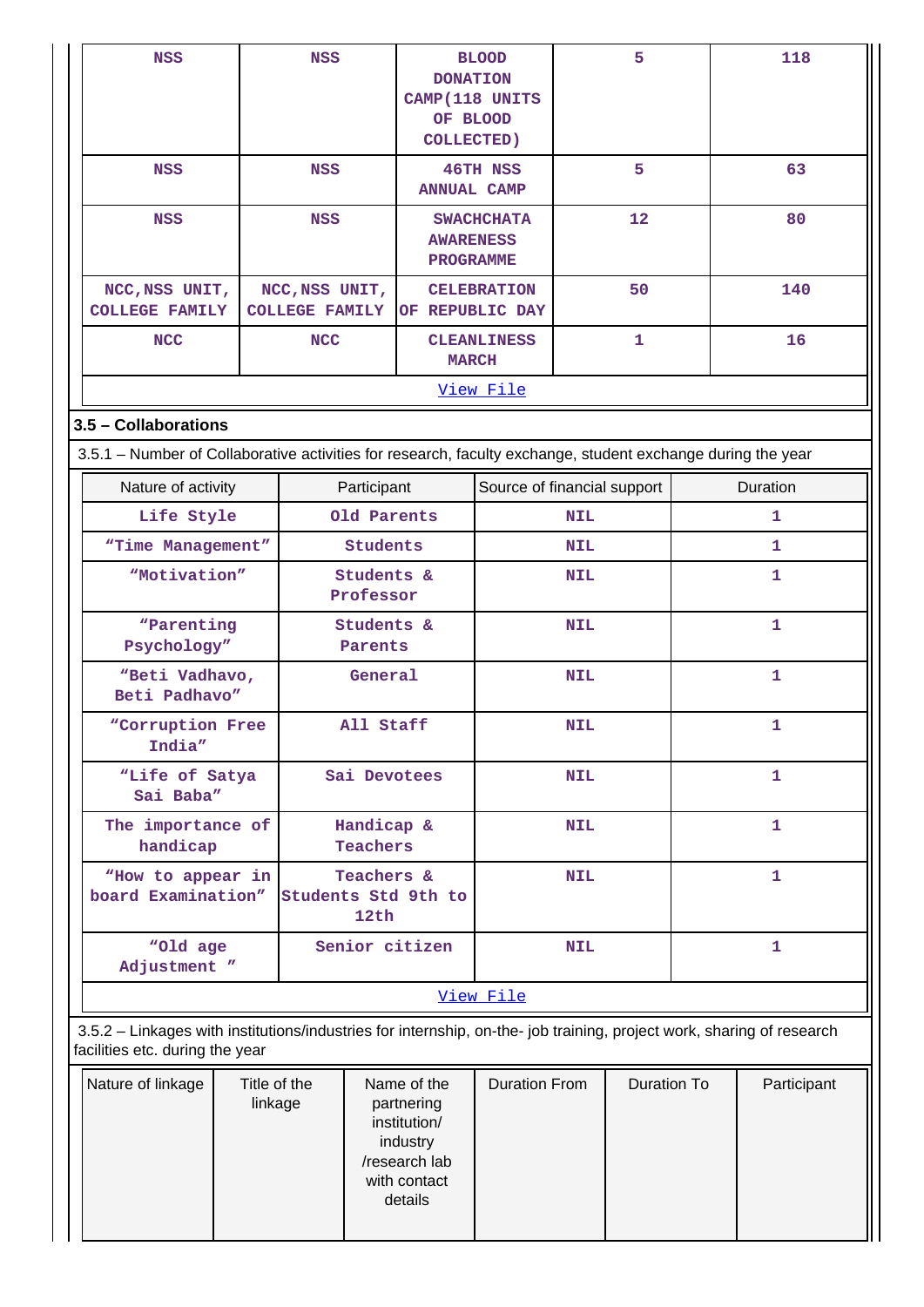| <b>NIL</b>                                                                                                                                            |                                   | <b>NIL</b>    | <b>NIL</b>                                  |  |                    | <b>Nill</b> |       | <b>Nill</b>                    | $\mathbf 0$                                               |
|-------------------------------------------------------------------------------------------------------------------------------------------------------|-----------------------------------|---------------|---------------------------------------------|--|--------------------|-------------|-------|--------------------------------|-----------------------------------------------------------|
|                                                                                                                                                       |                                   |               |                                             |  | View File          |             |       |                                |                                                           |
| 3.5.3 - MoUs signed with institutions of national, international importance, other universities, industries, corporate<br>houses etc. during the year |                                   |               |                                             |  |                    |             |       |                                |                                                           |
| Organisation                                                                                                                                          |                                   |               | Date of MoU signed                          |  | Purpose/Activities |             |       |                                | Number of<br>students/teachers<br>participated under MoUs |
| <b>NIL</b>                                                                                                                                            |                                   |               | <b>Nill</b>                                 |  |                    | <b>NIL</b>  |       |                                | <b>Nill</b>                                               |
|                                                                                                                                                       |                                   |               |                                             |  | View File          |             |       |                                |                                                           |
| <b>CRITERION IV - INFRASTRUCTURE AND LEARNING RESOURCES</b>                                                                                           |                                   |               |                                             |  |                    |             |       |                                |                                                           |
| 4.1 - Physical Facilities                                                                                                                             |                                   |               |                                             |  |                    |             |       |                                |                                                           |
| 4.1.1 - Budget allocation, excluding salary for infrastructure augmentation during the year                                                           |                                   |               |                                             |  |                    |             |       |                                |                                                           |
| Budget allocated for infrastructure augmentation                                                                                                      |                                   |               |                                             |  |                    |             |       |                                | Budget utilized for infrastructure development            |
|                                                                                                                                                       |                                   | 900000        |                                             |  |                    |             |       | 719771                         |                                                           |
| 4.1.2 - Details of augmentation in infrastructure facilities during the year                                                                          |                                   |               |                                             |  |                    |             |       |                                |                                                           |
|                                                                                                                                                       | <b>Facilities</b>                 |               |                                             |  |                    |             |       | <b>Existing or Newly Added</b> |                                                           |
|                                                                                                                                                       |                                   | Campus Area   |                                             |  |                    |             |       | Existing                       |                                                           |
|                                                                                                                                                       |                                   | Class rooms   |                                             |  | Existing           |             |       |                                |                                                           |
|                                                                                                                                                       |                                   | Laboratories  |                                             |  |                    |             |       | Existing                       |                                                           |
|                                                                                                                                                       |                                   | Seminar Halls |                                             |  |                    |             |       | Existing                       |                                                           |
|                                                                                                                                                       | Classrooms with LCD facilities    |               |                                             |  |                    |             |       | Existing                       |                                                           |
|                                                                                                                                                       | Seminar halls with ICT facilities |               |                                             |  |                    |             |       | Existing                       |                                                           |
|                                                                                                                                                       | Classrooms with Wi-Fi OR LAN      |               |                                             |  |                    |             |       | Existing                       |                                                           |
|                                                                                                                                                       | Classrooms with Wi-Fi OR LAN      |               |                                             |  | Existing           |             |       |                                |                                                           |
|                                                                                                                                                       |                                   |               |                                             |  | View File          |             |       |                                |                                                           |
| 4.2 - Library as a Learning Resource                                                                                                                  |                                   |               |                                             |  |                    |             |       |                                |                                                           |
| 4.2.1 - Library is automated {Integrated Library Management System (ILMS)}                                                                            |                                   |               |                                             |  |                    |             |       |                                |                                                           |
| Name of the ILMS<br>software                                                                                                                          |                                   |               | Nature of automation (fully<br>or patially) |  |                    | Version     |       |                                | Year of automation                                        |
| <b>NIL</b>                                                                                                                                            |                                   |               | <b>Nill</b>                                 |  |                    | <b>NIL</b>  |       |                                | <b>Nill</b>                                               |
| 4.2.2 - Library Services                                                                                                                              |                                   |               |                                             |  |                    |             |       |                                |                                                           |
| Library<br>Service Type                                                                                                                               |                                   | Existing      |                                             |  | Newly Added        |             |       |                                | Total                                                     |
| Text<br><b>Books</b>                                                                                                                                  | 1786645<br>51297                  |               |                                             |  | 478                | 62937       |       | 51775                          | 1849582                                                   |
| Reference<br><b>Books</b>                                                                                                                             | 12                                |               | 4720                                        |  | <b>Nill</b>        | <b>Nill</b> |       | 12                             | 4720                                                      |
| Journals                                                                                                                                              | 48<br>19931                       |               |                                             |  |                    |             | 19396 | 97                             | 39327                                                     |
| Others(s<br>pecify)                                                                                                                                   | 796                               |               | 113471                                      |  | 294                | 38118       |       | 1090                           | 151589                                                    |
|                                                                                                                                                       |                                   |               |                                             |  | View File          |             |       |                                |                                                           |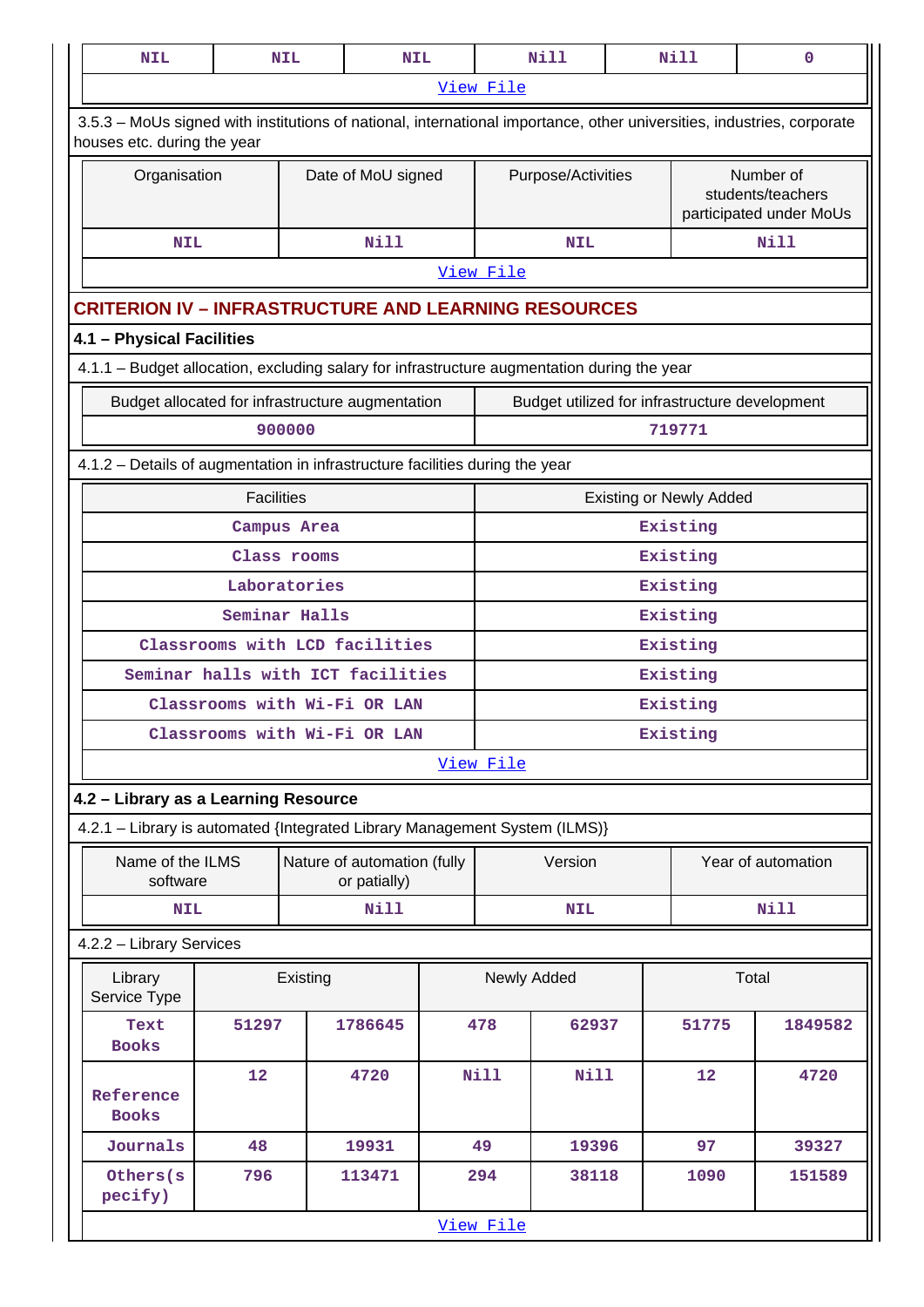4.2.3 – E-content developed by teachers such as: e-PG- Pathshala, CEC (under e-PG- Pathshala CEC (Under Graduate) SWAYAM other MOOCs platform NPTEL/NMEICT/any other Government initiatives & institutional (Learning Management System (LMS) etc

|                                                                                                                                                    | Name of the Teacher                                                                                                                                                                                                                                                                                                                                                                                                                                                                                                                                                                                                                                                                                                                                                                                                                                                      |                 | Name of the Module                                               |                            |                                           | Platform on which module<br>is developed |                    | Date of launching e-<br>content                                |               |  |
|----------------------------------------------------------------------------------------------------------------------------------------------------|--------------------------------------------------------------------------------------------------------------------------------------------------------------------------------------------------------------------------------------------------------------------------------------------------------------------------------------------------------------------------------------------------------------------------------------------------------------------------------------------------------------------------------------------------------------------------------------------------------------------------------------------------------------------------------------------------------------------------------------------------------------------------------------------------------------------------------------------------------------------------|-----------------|------------------------------------------------------------------|----------------------------|-------------------------------------------|------------------------------------------|--------------------|----------------------------------------------------------------|---------------|--|
| <b>NIL</b>                                                                                                                                         |                                                                                                                                                                                                                                                                                                                                                                                                                                                                                                                                                                                                                                                                                                                                                                                                                                                                          |                 | <b>NIL</b>                                                       |                            | <b>NIL</b>                                |                                          | Nill               |                                                                |               |  |
|                                                                                                                                                    |                                                                                                                                                                                                                                                                                                                                                                                                                                                                                                                                                                                                                                                                                                                                                                                                                                                                          |                 |                                                                  |                            | View File                                 |                                          |                    |                                                                |               |  |
| 4.3 - IT Infrastructure                                                                                                                            |                                                                                                                                                                                                                                                                                                                                                                                                                                                                                                                                                                                                                                                                                                                                                                                                                                                                          |                 |                                                                  |                            |                                           |                                          |                    |                                                                |               |  |
| 4.3.1 - Technology Upgradation (overall)                                                                                                           |                                                                                                                                                                                                                                                                                                                                                                                                                                                                                                                                                                                                                                                                                                                                                                                                                                                                          |                 |                                                                  |                            |                                           |                                          |                    |                                                                |               |  |
| <b>Type</b>                                                                                                                                        | <b>Total Co</b><br>mputers                                                                                                                                                                                                                                                                                                                                                                                                                                                                                                                                                                                                                                                                                                                                                                                                                                               | Computer<br>Lab | Internet                                                         | <b>Browsing</b><br>centers | Computer<br>Centers                       | Office                                   | Departme<br>nts    | Available<br><b>Bandwidt</b><br>h (MBPS/<br>GBPS)              | <b>Others</b> |  |
| Existin<br>g                                                                                                                                       | 18                                                                                                                                                                                                                                                                                                                                                                                                                                                                                                                                                                                                                                                                                                                                                                                                                                                                       | 10              | 16                                                               | $\mathbf 0$                | 0                                         | 5                                        | 0                  | 20                                                             | 1             |  |
| Added                                                                                                                                              | 1                                                                                                                                                                                                                                                                                                                                                                                                                                                                                                                                                                                                                                                                                                                                                                                                                                                                        | $\mathbf 0$     | $\mathbf 0$                                                      | $\mathbf 0$                | $\mathbf 0$                               | 1                                        | 0                  | $\mathbf{O}$                                                   | 0             |  |
| Total                                                                                                                                              | 19                                                                                                                                                                                                                                                                                                                                                                                                                                                                                                                                                                                                                                                                                                                                                                                                                                                                       | 10              | 16                                                               | $\mathbf{0}$               | $\mathbf 0$                               | 6                                        | 0                  | 20                                                             | 1             |  |
| 4.3.2 - Bandwidth available of internet connection in the Institution (Leased line)                                                                |                                                                                                                                                                                                                                                                                                                                                                                                                                                                                                                                                                                                                                                                                                                                                                                                                                                                          |                 |                                                                  |                            |                                           |                                          |                    |                                                                |               |  |
|                                                                                                                                                    |                                                                                                                                                                                                                                                                                                                                                                                                                                                                                                                                                                                                                                                                                                                                                                                                                                                                          |                 |                                                                  |                            | 20 MBPS/ GBPS                             |                                          |                    |                                                                |               |  |
| 4.3.3 - Facility for e-content                                                                                                                     |                                                                                                                                                                                                                                                                                                                                                                                                                                                                                                                                                                                                                                                                                                                                                                                                                                                                          |                 |                                                                  |                            |                                           |                                          |                    |                                                                |               |  |
|                                                                                                                                                    | Name of the e-content development facility                                                                                                                                                                                                                                                                                                                                                                                                                                                                                                                                                                                                                                                                                                                                                                                                                               |                 |                                                                  |                            |                                           |                                          | recording facility | Provide the link of the videos and media centre and            |               |  |
|                                                                                                                                                    |                                                                                                                                                                                                                                                                                                                                                                                                                                                                                                                                                                                                                                                                                                                                                                                                                                                                          | <b>NIL</b>      |                                                                  |                            |                                           |                                          | NIL                |                                                                |               |  |
| 4.4 - Maintenance of Campus Infrastructure                                                                                                         |                                                                                                                                                                                                                                                                                                                                                                                                                                                                                                                                                                                                                                                                                                                                                                                                                                                                          |                 |                                                                  |                            |                                           |                                          |                    |                                                                |               |  |
| 4.4.1 – Expenditure incurred on maintenance of physical facilities and academic support facilities, excluding salary<br>component, during the year |                                                                                                                                                                                                                                                                                                                                                                                                                                                                                                                                                                                                                                                                                                                                                                                                                                                                          |                 |                                                                  |                            |                                           |                                          |                    |                                                                |               |  |
|                                                                                                                                                    | Assigned Budget on<br>academic facilities                                                                                                                                                                                                                                                                                                                                                                                                                                                                                                                                                                                                                                                                                                                                                                                                                                |                 | Expenditure incurred on<br>maintenance of academic<br>facilities |                            | Assigned budget on<br>physical facilities |                                          |                    | Expenditure incurredon<br>maintenance of physical<br>facilites |               |  |
|                                                                                                                                                    | 5500000                                                                                                                                                                                                                                                                                                                                                                                                                                                                                                                                                                                                                                                                                                                                                                                                                                                                  |                 | 5878190.53                                                       |                            |                                           | 150000                                   |                    | 116920                                                         |               |  |
|                                                                                                                                                    | 4.4.2 – Procedures and policies for maintaining and utilizing physical, academic and support facilities - laboratory,<br>library, sports complex, computers, classrooms etc. (maximum 500 words) (information to be available in                                                                                                                                                                                                                                                                                                                                                                                                                                                                                                                                                                                                                                         |                 |                                                                  |                            |                                           |                                          |                    |                                                                |               |  |
|                                                                                                                                                    | institutional Website, provide link)<br>The institution provides a composite infrastructure in all functional areas<br>to make sure that the requisite of teaching, learning and other processes<br>indicated by the statutory bodies are met with excellence. With an objective to<br>provide quality education by marching towards our motto "EXCELSIOR", a wide<br>spread policy in infrastructure is framed and implemented. This policy is need<br>based and is implemented on priority bases upon the guidelines of the statutory<br>bodies considering the overall progress in teaching techniques, extension and<br>maintenance of the campus infrastructure, up gradation of laboratory equipment,<br>purchase of office furniture and electrical items and maintaining of the<br>records of the purchase and depreciated assets. All the assets are maintained |                 |                                                                  |                            |                                           |                                          |                    |                                                                |               |  |

**as per the resource guidelines of the UGC. On the basis of the requirement of the departments and campus, an annual budget is prepared. The in charge principal forwards that budget to the management for the approval. Quotations are invited from various companies and then it is finalized as per the optimum**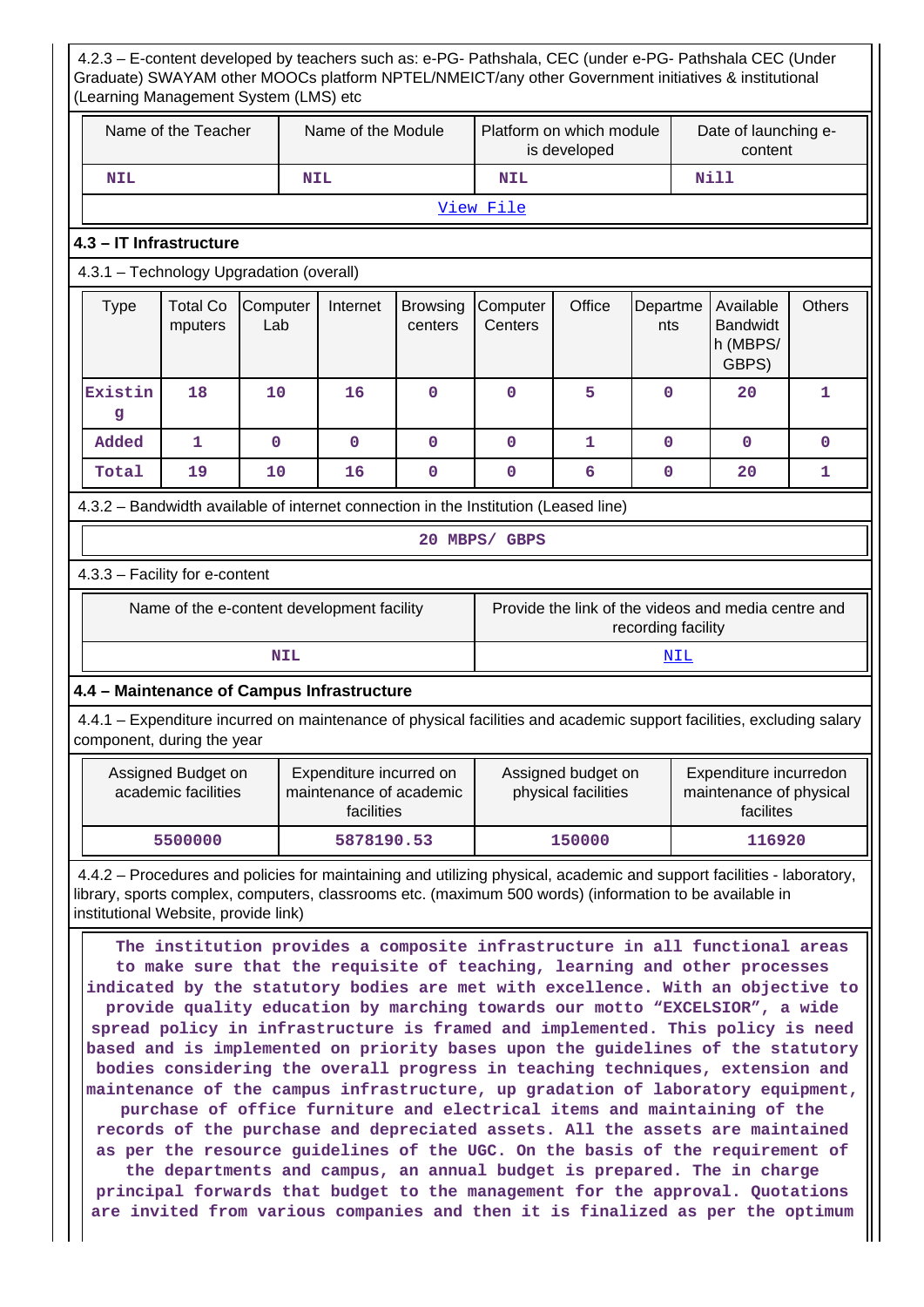**price and service.**

<http://sbgardacollege.org/facilities/>

# **CRITERION V – STUDENT SUPPORT AND PROGRESSION**

# **5.1 – Student Support**

# 5.1.1 – Scholarships and Financial Support

|                                         | Name/Title of the scheme                                     | Number of students | Amount in Rupees |  |  |  |
|-----------------------------------------|--------------------------------------------------------------|--------------------|------------------|--|--|--|
| Financial Support<br>from institution   | STUDENTS WELFARE<br><b>SCHEME</b>                            | 105                | 24736            |  |  |  |
| Financial Support<br>from Other Sources |                                                              |                    |                  |  |  |  |
| a) National                             | <b>STATE GOVERNMENT</b><br>POST METRIC<br><b>SCHOLARSHIP</b> | 903                | 3487838          |  |  |  |
| b) International                        | <b>NIL</b>                                                   | Nill               | 0                |  |  |  |
| View File                               |                                                              |                    |                  |  |  |  |

 5.1.2 – Number of capability enhancement and development schemes such as Soft skill development, Remedial coaching, Language lab, Bridge courses, Yoga, Meditation, Personal Counselling and Mentoring etc.,

| Name of the capability<br>enhancement scheme | Date of implemetation | Number of students<br>enrolled | Agencies involved                |  |  |  |  |
|----------------------------------------------|-----------------------|--------------------------------|----------------------------------|--|--|--|--|
| YOGA MEDITATION                              | 12/06/2017            | 170                            | DR. DHARMVIR M.<br><b>GURJAR</b> |  |  |  |  |
| View File                                    |                       |                                |                                  |  |  |  |  |

 5.1.3 – Students benefited by guidance for competitive examinations and career counselling offered by the institution during the year

| Year | Name of the<br>scheme                                                                                                     | Number of<br>benefited<br>students for<br>competitive<br>examination | Number of<br>benefited<br>students by<br>career<br>counseling<br>activities | Number of<br>students who<br>have passedin<br>the comp. exam | Number of<br>studentsp placed |
|------|---------------------------------------------------------------------------------------------------------------------------|----------------------------------------------------------------------|-----------------------------------------------------------------------------|--------------------------------------------------------------|-------------------------------|
| 2017 | <b>SEMINAR ON</b><br><b>GUIDANCE FOR</b><br><b>COMPETITIVE</b><br><b>EXAMINATIONS</b>                                     | 200                                                                  | 200                                                                         | <b>Nill</b>                                                  | $\overline{2}$                |
| 2017 | <b>GUEST</b><br><b>LECTURE ON</b><br>"ART OF<br><b>GIVING</b><br><b>INTERVIEW IN</b><br><b>PRIVATE</b><br><b>COMPANY"</b> | Nill                                                                 | 130                                                                         | <b>Nill</b>                                                  | <b>Nill</b>                   |
| 2018 | <b>SEMINAR ON</b><br>"CAREER OPPO<br><b>RTUNITIES IN</b><br>THREE WINGS<br>OF ARMED<br><b>FORCES"</b>                     | 217                                                                  | 217                                                                         | <b>Nill</b>                                                  | <b>Nill</b>                   |
|      |                                                                                                                           |                                                                      | View File                                                                   |                                                              |                               |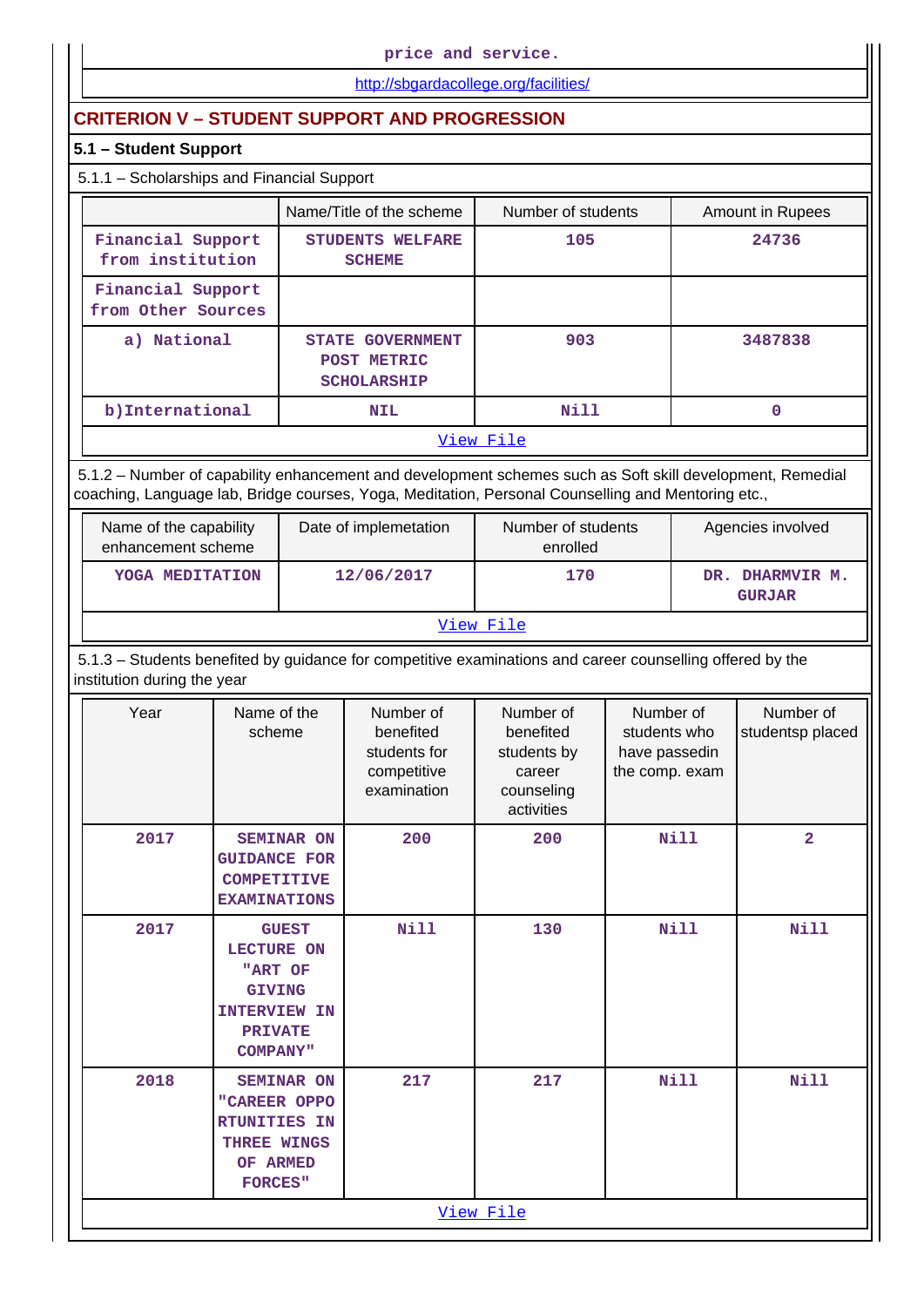|                                    | Total grievances received                                                     | Number of grievances redressed |                                                | Avg. number of days for grievance<br>redressal                                                                         |                                     |  |  |
|------------------------------------|-------------------------------------------------------------------------------|--------------------------------|------------------------------------------------|------------------------------------------------------------------------------------------------------------------------|-------------------------------------|--|--|
|                                    | <b>Nill</b>                                                                   |                                | <b>Nill</b>                                    |                                                                                                                        | 1                                   |  |  |
| 5.2 - Student Progression          |                                                                               |                                |                                                |                                                                                                                        |                                     |  |  |
|                                    | 5.2.1 - Details of campus placement during the year                           |                                |                                                |                                                                                                                        |                                     |  |  |
|                                    | On campus                                                                     |                                |                                                | Off campus                                                                                                             |                                     |  |  |
| Nameof<br>organizations<br>visited | Number of<br>students<br>participated                                         | Number of<br>stduents placed   | Nameof<br>organizations<br>visited             | Number of<br>students<br>participated                                                                                  | Number of<br>stduents placed        |  |  |
| Nill<br><b>NIL</b>                 |                                                                               | Nill                           | <b>KOTAK</b><br><b>MAHINDRA</b><br><b>BANK</b> | 1                                                                                                                      | 1                                   |  |  |
|                                    |                                                                               |                                | View File                                      |                                                                                                                        |                                     |  |  |
|                                    | 5.2.2 - Student progression to higher education in percentage during the year |                                |                                                |                                                                                                                        |                                     |  |  |
| Year                               | Number of<br>students<br>enrolling into<br>higher education                   | Programme<br>graduated from    | Depratment<br>graduated from                   | Name of<br>institution joined                                                                                          | Name of<br>programme<br>admitted to |  |  |
| 2018                               | 7                                                                             | B.A.                           | <b>B.A. (HISTO</b><br>RY)                      | S.B.GARDA<br><b>COLLEGE</b><br>(ARTS) P. K.<br><b>PATEL</b><br><b>COLLEGE OF</b><br><b>COMMERCE,</b><br><b>NAVSARI</b> | M.A. (HISTO<br>RY)                  |  |  |
| 2018                               | 10                                                                            | <b>B.A.</b>                    | <b>B.A.</b> (GUJAR<br>ATI)                     | S.B.GARDA<br><b>COLLEGE</b><br>(ARTS) P. K.<br><b>PATEL</b><br><b>COLLEGE OF</b><br>COMMERCE,<br><b>NAVSARI</b>        | M.A. (GUJAR<br>ATI)                 |  |  |
| 2018                               | 17                                                                            |                                | B.COM.                                         | S.B.GARDA<br><b>COLLEGE</b><br>(ARTS) P. K.<br><b>PATEL</b><br><b>COLLEGE OF</b><br>COMMERCE,<br><b>NAVSARI</b>        | M.COM.                              |  |  |
| 2018<br>4                          |                                                                               | M.A. (HISTO<br>RY)             | <b>HISTORY</b>                                 | <b>NARANLALA</b><br><b>B.ED. COLLEGE</b><br><b>NAVSARI</b>                                                             | B.ED.                               |  |  |
| 2018                               | $\overline{3}$                                                                | <b>B.A.</b> (SANSK<br>RIT)     | <b>B.A.</b> (SANSK<br>RIT)                     | <b>CHIKHLI</b><br><b>COLLEGE</b>                                                                                       | M.A. (SANSK<br>RIT)                 |  |  |
| 2018                               | $\overline{2}$                                                                | B.A.                           | <b>PSYCHOLOGY</b>                              | D.D.LAW<br>COLLEGE,<br><b>NAVSARI</b>                                                                                  | LLB                                 |  |  |
|                                    |                                                                               |                                |                                                |                                                                                                                        |                                     |  |  |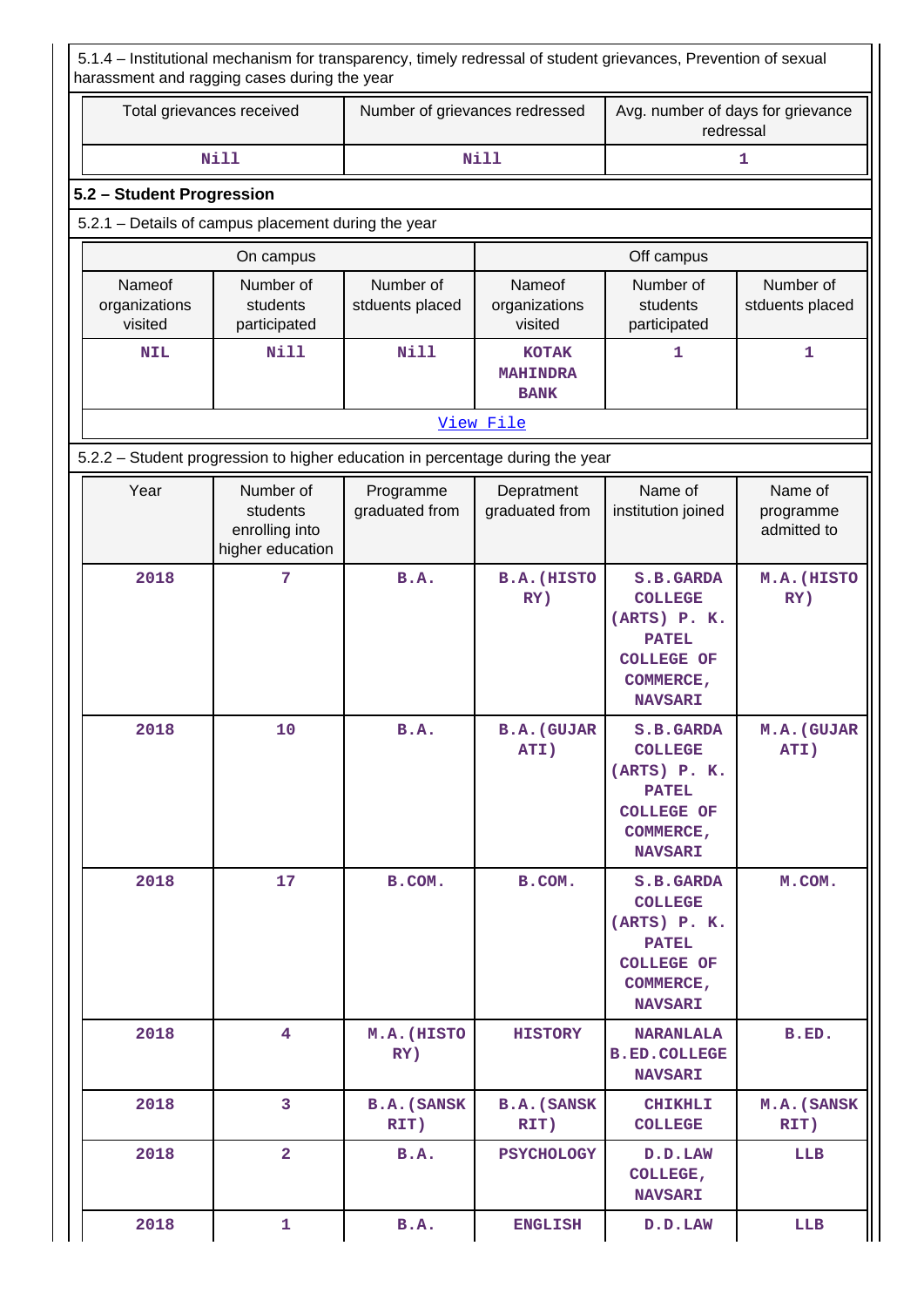|                    |                                                                                                                                                                                        |             |                                                                                                                       | COLLEGE,<br><b>NAVSARI</b>              |     |  |  |  |  |
|--------------------|----------------------------------------------------------------------------------------------------------------------------------------------------------------------------------------|-------------|-----------------------------------------------------------------------------------------------------------------------|-----------------------------------------|-----|--|--|--|--|
| 2018               | $\mathbf{1}$                                                                                                                                                                           | B.A.        | <b>HINDI</b>                                                                                                          | D.D.LAW<br>COLLEGE,<br><b>NAVSARI</b>   | LLB |  |  |  |  |
| 2018               | $\mathbf{1}$                                                                                                                                                                           | <b>B.A.</b> | <b>HISTORY</b>                                                                                                        | D.D.LAW<br>COLLEGE,<br><b>NAVSARI</b>   | LLB |  |  |  |  |
| 2018               | 1                                                                                                                                                                                      | B.COM.      | B.COM.                                                                                                                | D.D.LAW<br>COLLEGE,<br><b>NAVSARI</b>   | LLB |  |  |  |  |
|                    |                                                                                                                                                                                        |             | View File                                                                                                             |                                         |     |  |  |  |  |
|                    | 5.2.3 - Students qualifying in state/ national/ international level examinations during the year<br>(eg:NET/SET/SLET/GATE/GMAT/CAT/GRE/TOFEL/Civil Services/State Government Services) |             |                                                                                                                       |                                         |     |  |  |  |  |
|                    | Items                                                                                                                                                                                  |             |                                                                                                                       | Number of students selected/ qualifying |     |  |  |  |  |
|                    | <b>NET</b>                                                                                                                                                                             |             |                                                                                                                       | <b>Nill</b>                             |     |  |  |  |  |
|                    | <b>SET</b>                                                                                                                                                                             |             |                                                                                                                       | 1.                                      |     |  |  |  |  |
|                    | <b>SLET</b>                                                                                                                                                                            |             |                                                                                                                       | <b>Nill</b>                             |     |  |  |  |  |
|                    | <b>GATE</b>                                                                                                                                                                            |             |                                                                                                                       | <b>Nill</b>                             |     |  |  |  |  |
|                    | <b>GMAT</b>                                                                                                                                                                            |             | <b>Nill</b>                                                                                                           |                                         |     |  |  |  |  |
|                    | <b>CAT</b>                                                                                                                                                                             |             | <b>Nill</b>                                                                                                           |                                         |     |  |  |  |  |
|                    | <b>GRE</b>                                                                                                                                                                             |             |                                                                                                                       | <b>Nill</b>                             |     |  |  |  |  |
|                    | <b>TOFEL</b>                                                                                                                                                                           |             |                                                                                                                       | <b>Nill</b>                             |     |  |  |  |  |
|                    | Civil Services                                                                                                                                                                         |             | <b>Nill</b>                                                                                                           |                                         |     |  |  |  |  |
|                    | Any Other                                                                                                                                                                              |             |                                                                                                                       | 37                                      |     |  |  |  |  |
|                    |                                                                                                                                                                                        |             | View File<br>5.2.4 - Sports and cultural activities / competitions organised at the institution level during the year |                                         |     |  |  |  |  |
|                    |                                                                                                                                                                                        |             |                                                                                                                       |                                         |     |  |  |  |  |
| Activity           |                                                                                                                                                                                        | Level       | INSTITUTIONAL LEVEL                                                                                                   | Number of Participants<br>33            |     |  |  |  |  |
|                    | ELOCUTION COMPETITION<br>ON MANUSHYA TU BADA MAHAN                                                                                                                                     |             |                                                                                                                       |                                         |     |  |  |  |  |
|                    | <b>ESSAY WRITING</b><br><b>COMPETITION ON VAISHNAV</b><br><b>JAN TO TENE RE KAHIYE</b>                                                                                                 |             | INSTITUTIONAL LEVEL                                                                                                   |                                         | 12  |  |  |  |  |
| <b>COMPETITION</b> | <b>MATKI DECORATION</b>                                                                                                                                                                |             | INSTITUTIONAL LEVEL                                                                                                   |                                         | 39  |  |  |  |  |
| (BOYS)             | CRICKET COMPETITION                                                                                                                                                                    |             | INSTITUTIONAL LEVEL                                                                                                   |                                         | 198 |  |  |  |  |
| (BOYS)             | VOLLYBALL COMPETITION                                                                                                                                                                  |             | INSTITUTIONAL LEVEL                                                                                                   |                                         | 85  |  |  |  |  |
| (BOYS)             | KABADDI COMPETITION                                                                                                                                                                    |             | INSTITUTIONAL LEVEL                                                                                                   |                                         | 48  |  |  |  |  |
|                    | <b>CARROM COMPETITION</b>                                                                                                                                                              |             | INSTITUTIONAL LEVEL                                                                                                   |                                         | 42  |  |  |  |  |
| A CURSE !"         | ESSAY COMPETITION ON<br>"SOCIAL MEDIA: A BOON OR                                                                                                                                       |             | INSTITUTIONAL LEVEL                                                                                                   |                                         | 25  |  |  |  |  |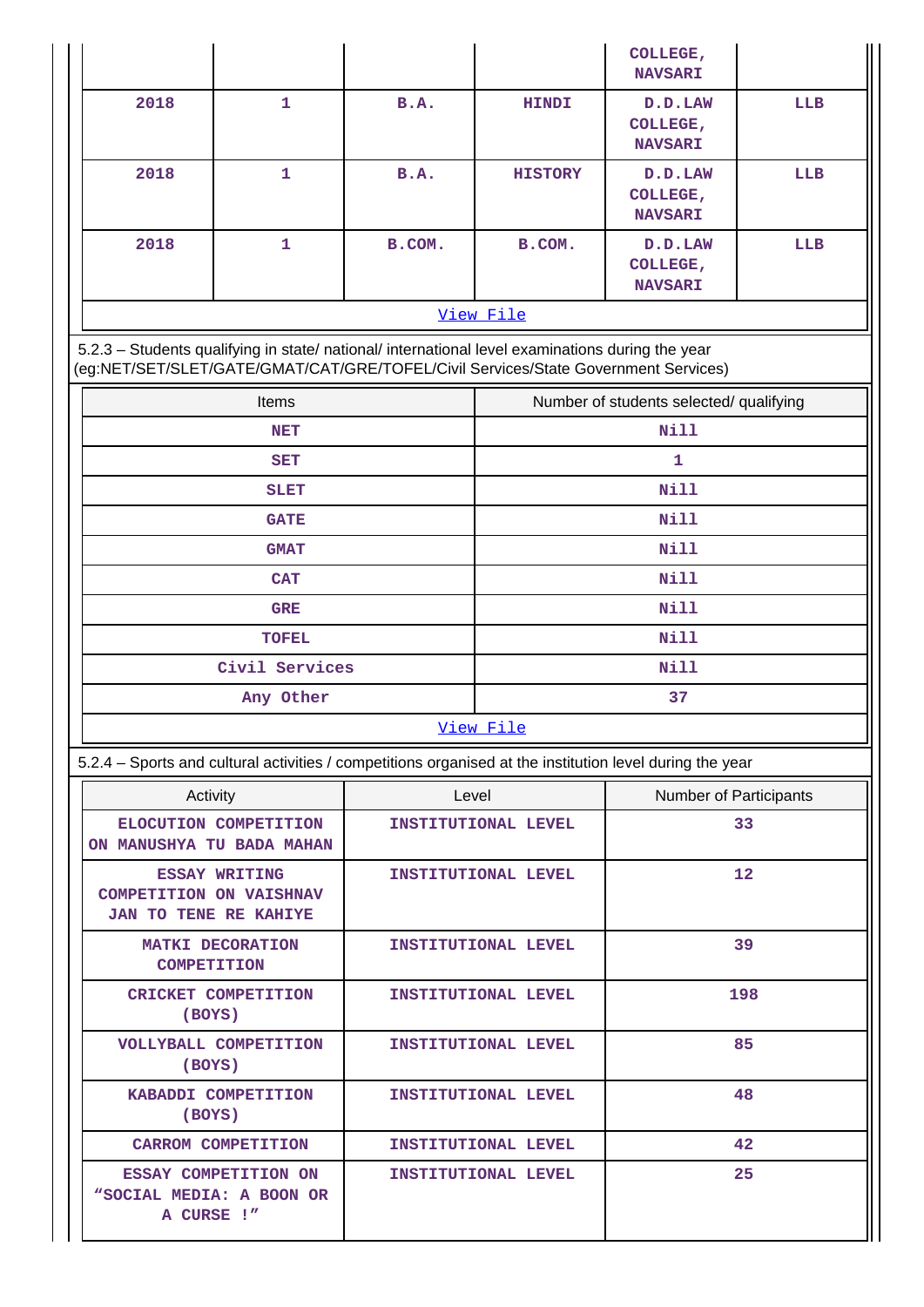|                                                                                                                                                                                                                                                                                                                                                                                                                                                                                                                                                                                                                                                                                                                                                                                                                                                                                                                                                                                                                                                                                                                                                                                                                                                                            | <b>GEET GAZAL COMPETITION</b><br>ON JAR SAVAK MADAN GEET<br><b>GAZAL SPARDHA</b>                                                                          |                           | INSTITUTIONAL LEVEL               |                                     |  |                      |                        |  |  |
|----------------------------------------------------------------------------------------------------------------------------------------------------------------------------------------------------------------------------------------------------------------------------------------------------------------------------------------------------------------------------------------------------------------------------------------------------------------------------------------------------------------------------------------------------------------------------------------------------------------------------------------------------------------------------------------------------------------------------------------------------------------------------------------------------------------------------------------------------------------------------------------------------------------------------------------------------------------------------------------------------------------------------------------------------------------------------------------------------------------------------------------------------------------------------------------------------------------------------------------------------------------------------|-----------------------------------------------------------------------------------------------------------------------------------------------------------|---------------------------|-----------------------------------|-------------------------------------|--|----------------------|------------------------|--|--|
| 20<br>ESSAY COMPETITION ON<br>INSTITUTIONAL LEVEL<br>"IMPORTANCE OF FESTIVALS<br>IN HUMAN LIFE"                                                                                                                                                                                                                                                                                                                                                                                                                                                                                                                                                                                                                                                                                                                                                                                                                                                                                                                                                                                                                                                                                                                                                                            |                                                                                                                                                           |                           |                                   |                                     |  |                      |                        |  |  |
|                                                                                                                                                                                                                                                                                                                                                                                                                                                                                                                                                                                                                                                                                                                                                                                                                                                                                                                                                                                                                                                                                                                                                                                                                                                                            |                                                                                                                                                           |                           | View File                         |                                     |  |                      |                        |  |  |
|                                                                                                                                                                                                                                                                                                                                                                                                                                                                                                                                                                                                                                                                                                                                                                                                                                                                                                                                                                                                                                                                                                                                                                                                                                                                            | 5.3 - Student Participation and Activities                                                                                                                |                           |                                   |                                     |  |                      |                        |  |  |
| 5.3.1 - Number of awards/medals for outstanding performance in sports/cultural activities at national/international<br>level (award for a team event should be counted as one)                                                                                                                                                                                                                                                                                                                                                                                                                                                                                                                                                                                                                                                                                                                                                                                                                                                                                                                                                                                                                                                                                             |                                                                                                                                                           |                           |                                   |                                     |  |                      |                        |  |  |
| Year                                                                                                                                                                                                                                                                                                                                                                                                                                                                                                                                                                                                                                                                                                                                                                                                                                                                                                                                                                                                                                                                                                                                                                                                                                                                       | Name of the<br>award/medal                                                                                                                                | National/<br>Internaional | Number of<br>awards for<br>Sports | Number of<br>awards for<br>Cultural |  | Student ID<br>number | Name of the<br>student |  |  |
| <b>Nill</b>                                                                                                                                                                                                                                                                                                                                                                                                                                                                                                                                                                                                                                                                                                                                                                                                                                                                                                                                                                                                                                                                                                                                                                                                                                                                | <b>NIL</b>                                                                                                                                                | <b>Nill</b>               | Nill                              | <b>Nill</b>                         |  | 000                  | <b>NIL</b>             |  |  |
|                                                                                                                                                                                                                                                                                                                                                                                                                                                                                                                                                                                                                                                                                                                                                                                                                                                                                                                                                                                                                                                                                                                                                                                                                                                                            |                                                                                                                                                           |                           | View File                         |                                     |  |                      |                        |  |  |
|                                                                                                                                                                                                                                                                                                                                                                                                                                                                                                                                                                                                                                                                                                                                                                                                                                                                                                                                                                                                                                                                                                                                                                                                                                                                            | 5.3.2 - Activity of Student Council & representation of students on academic & administrative bodies/committees of<br>the institution (maximum 500 words) |                           |                                   |                                     |  |                      |                        |  |  |
| As we know that strength of the team is each individual member and the strength<br>of each member is the team. In this way Student Council as a team of any<br>institution plays a significant role in connecting the management, faculty and<br>students of the college. It also provides excellent opportunities to the<br>students to get involved in the inner workings of their institution. It is a<br>formal body of student representatives where the class representative as CR and<br>Ladies Representative as LR are elected from each class. These representatives<br>will then elect the General Secretary (GS) of the college who is one of the<br>elected class representatives. Again various committees are formed where the<br>elected representatives have to contest for their desirable posts. The council<br>consist of General Secretary, Finance Secretary, Debate Secretary, Cultural<br>Secretary, Sports Secretary, Magazine Secretary, Planning Forum Secretary.<br>Apart from the council there are two important committees of N.C.C. and N.S.S<br>All these committees are headed by the faculties as the chairperson. In a way<br>the faculty and the students together collaborate for the various co-curricular<br>and extra-curricular. |                                                                                                                                                           |                           |                                   |                                     |  |                      |                        |  |  |
| 5.4 - Alumni Engagement                                                                                                                                                                                                                                                                                                                                                                                                                                                                                                                                                                                                                                                                                                                                                                                                                                                                                                                                                                                                                                                                                                                                                                                                                                                    | 5.4.1 - Whether the institution has registered Alumni Association?                                                                                        |                           |                                   |                                     |  |                      |                        |  |  |
| <b>No</b>                                                                                                                                                                                                                                                                                                                                                                                                                                                                                                                                                                                                                                                                                                                                                                                                                                                                                                                                                                                                                                                                                                                                                                                                                                                                  |                                                                                                                                                           |                           |                                   |                                     |  |                      |                        |  |  |
|                                                                                                                                                                                                                                                                                                                                                                                                                                                                                                                                                                                                                                                                                                                                                                                                                                                                                                                                                                                                                                                                                                                                                                                                                                                                            |                                                                                                                                                           |                           |                                   |                                     |  |                      |                        |  |  |
| 5.4.2 - No. of enrolled Alumni:                                                                                                                                                                                                                                                                                                                                                                                                                                                                                                                                                                                                                                                                                                                                                                                                                                                                                                                                                                                                                                                                                                                                                                                                                                            |                                                                                                                                                           |                           |                                   |                                     |  |                      |                        |  |  |
| $\mathbf 0$                                                                                                                                                                                                                                                                                                                                                                                                                                                                                                                                                                                                                                                                                                                                                                                                                                                                                                                                                                                                                                                                                                                                                                                                                                                                |                                                                                                                                                           |                           |                                   |                                     |  |                      |                        |  |  |
| 5.4.3 - Alumni contribution during the year (in Rupees) :                                                                                                                                                                                                                                                                                                                                                                                                                                                                                                                                                                                                                                                                                                                                                                                                                                                                                                                                                                                                                                                                                                                                                                                                                  |                                                                                                                                                           |                           |                                   |                                     |  |                      |                        |  |  |
|                                                                                                                                                                                                                                                                                                                                                                                                                                                                                                                                                                                                                                                                                                                                                                                                                                                                                                                                                                                                                                                                                                                                                                                                                                                                            |                                                                                                                                                           |                           | $\mathbf 0$                       |                                     |  |                      |                        |  |  |
|                                                                                                                                                                                                                                                                                                                                                                                                                                                                                                                                                                                                                                                                                                                                                                                                                                                                                                                                                                                                                                                                                                                                                                                                                                                                            | 5.4.4 - Meetings/activities organized by Alumni Association:                                                                                              |                           |                                   |                                     |  |                      |                        |  |  |
|                                                                                                                                                                                                                                                                                                                                                                                                                                                                                                                                                                                                                                                                                                                                                                                                                                                                                                                                                                                                                                                                                                                                                                                                                                                                            |                                                                                                                                                           |                           | 00                                |                                     |  |                      |                        |  |  |
|                                                                                                                                                                                                                                                                                                                                                                                                                                                                                                                                                                                                                                                                                                                                                                                                                                                                                                                                                                                                                                                                                                                                                                                                                                                                            | <b>CRITERION VI - GOVERNANCE, LEADERSHIP AND MANAGEMENT</b>                                                                                               |                           |                                   |                                     |  |                      |                        |  |  |
| 6.1 - Institutional Vision and Leadership                                                                                                                                                                                                                                                                                                                                                                                                                                                                                                                                                                                                                                                                                                                                                                                                                                                                                                                                                                                                                                                                                                                                                                                                                                  |                                                                                                                                                           |                           |                                   |                                     |  |                      |                        |  |  |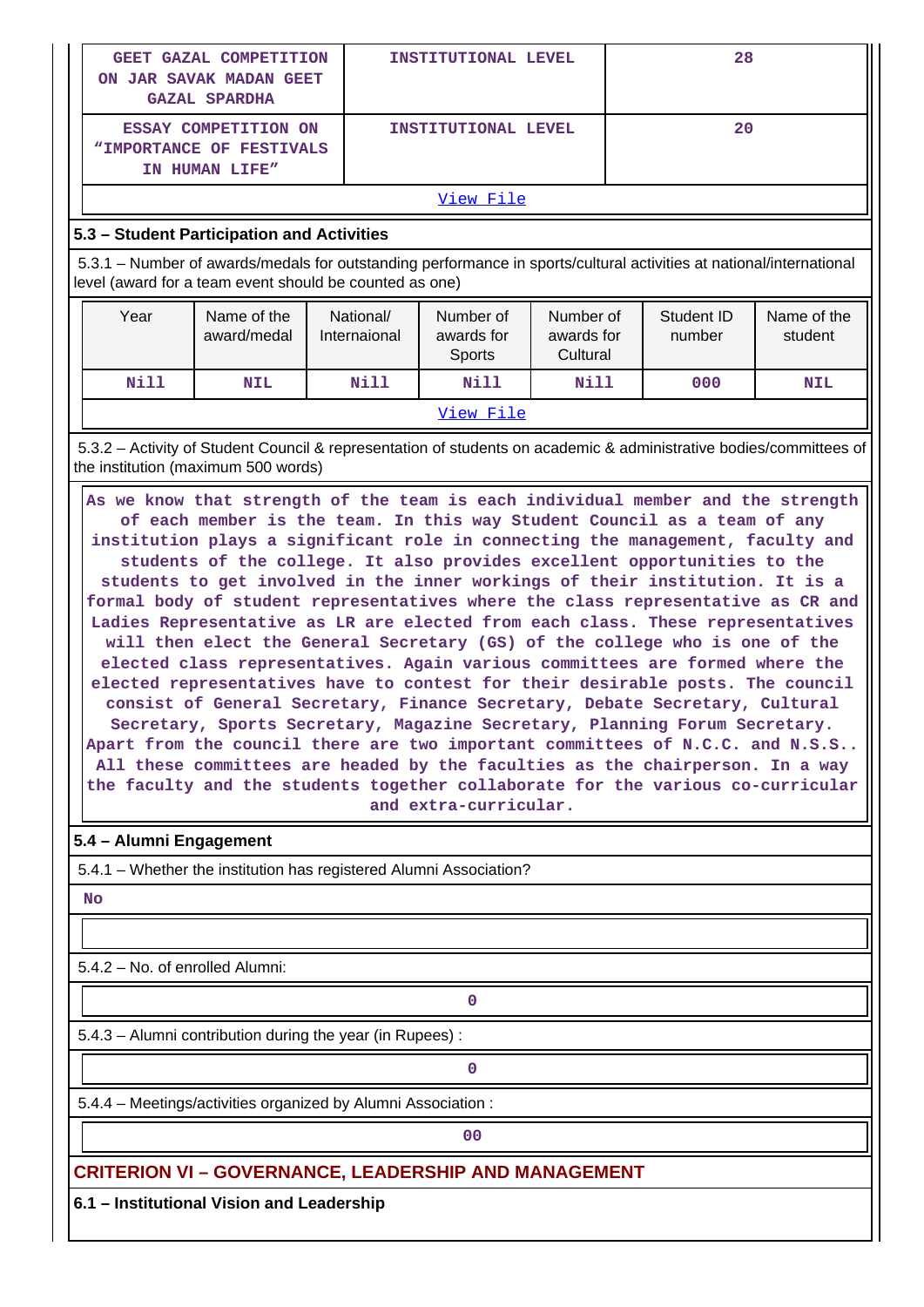6.1.1 – Mention two practices of decentralization and participative management during the last year (maximum 500 words)

 **S. B. Garda college encourages and practices a culture of decentralization and participative management. A supportive and decentralized system is established by involving all staff members for the smooth functioning of the academic and administrative bodies. The institution functions in a well-coordinated and planned manner to ensure decentralized and participative manner at all levels of decision making. The administration of the college is decentralized by establishing various committees representing the teaching, non-teaching, and supporting staff in order to carry out smooth and effective administrative functions of the college. These committees perform an advisory role in matters within their designated sphere of activity and also help in the execution of administrative decisions. The Principal of the college is always in constant touch with the Governing Body through regular meetings so as all academic and administrative matters can be entertained and accomplished without delay.**

6.1.2 – Does the institution have a Management Information System (MIS)?

| Yes                                                                                                                   |         |  |  |  |  |  |  |  |
|-----------------------------------------------------------------------------------------------------------------------|---------|--|--|--|--|--|--|--|
| 6.2 – Strategy Development and Deployment                                                                             |         |  |  |  |  |  |  |  |
| 6.2.1 – Quality improvement strategies adopted by the institution for each of the following (with in 100 words each): |         |  |  |  |  |  |  |  |
| <b>Strategy Type</b>                                                                                                  | Details |  |  |  |  |  |  |  |

| Industry Interaction / Collaboration                          | Industry interaction through "Career<br>Guidance Placement Cell" This Cell<br>conducts Training program for<br>Employability, invited Industrialists<br>for lectures and Placement/ Campus<br>interview organized with the help of<br>industrialists                                                                                                                             |
|---------------------------------------------------------------|----------------------------------------------------------------------------------------------------------------------------------------------------------------------------------------------------------------------------------------------------------------------------------------------------------------------------------------------------------------------------------|
| Human Resource Management                                     | Many students work under Earn while<br>Learn scheme - data entry processing<br>Use of human Resource as per their<br>competency to complete particular task<br>(Academic and Administrative) The<br>Administrative system is fully<br>computerized Teachers are given<br>additional charge for various<br>extracurricular and co- curricular<br>activities.                      |
| Research and Development                                      | Information on seminars and<br>invitations for paper publication are<br>mailed to all teachers. Leaves are<br>always sanctioned for participation in<br>research oriented activities. Library<br>facilities offered to researchers To<br>encourage teachers for publishing<br>books, journals, papers etc. All types<br>of administrative support for the<br>teacher/researcher. |
| Library, ICT and Physical<br>Infrastructure / Instrumentation | ICT enabled Seminar halls Public<br>Address system is provided in the<br>College building at various places to<br>facilitate emergency announcements to<br>staff and students.                                                                                                                                                                                                   |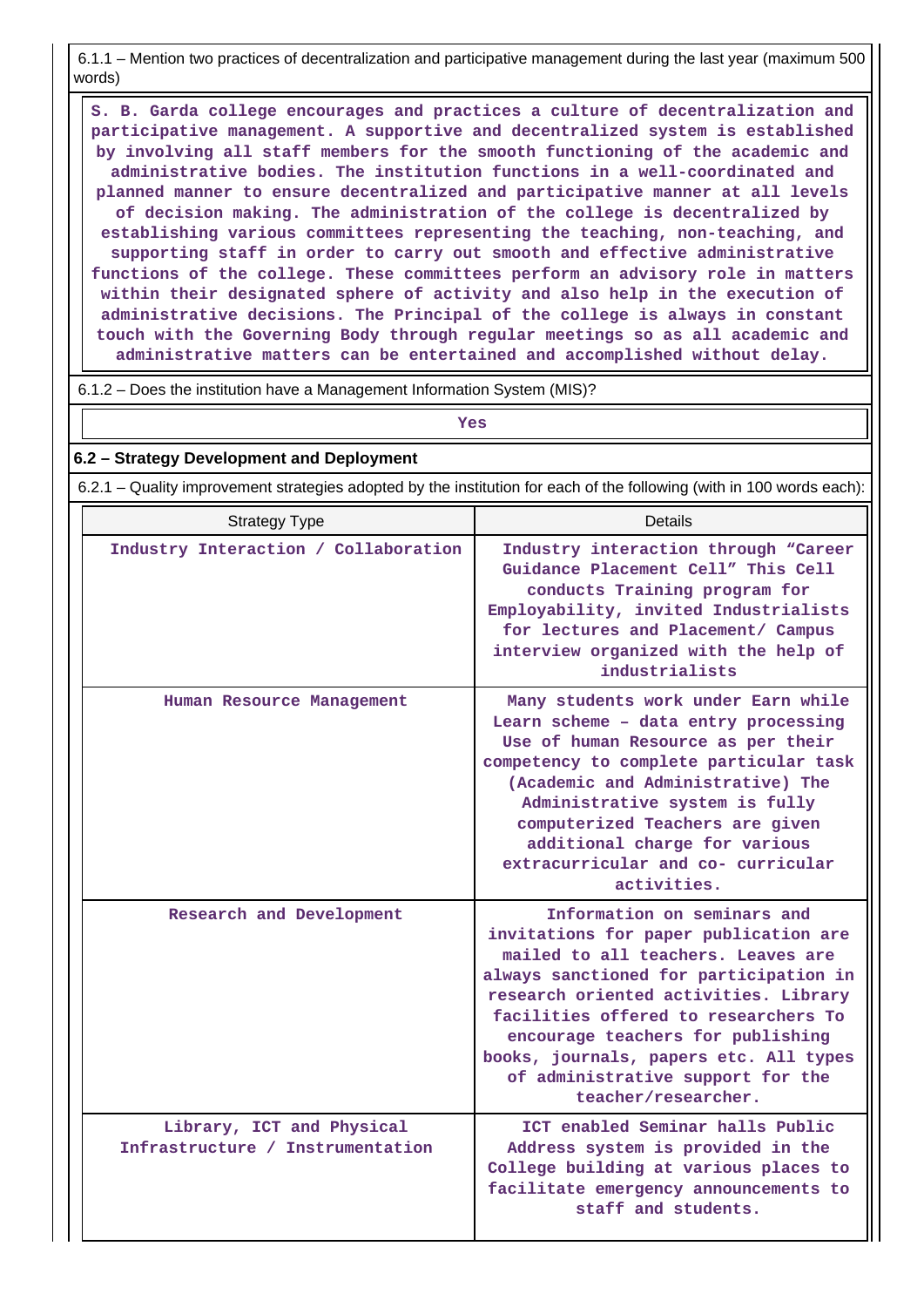| Examination and Evaluation | Mark sheets are displayed on the<br>notice boards. Exam related material is<br>provided to the students. Rechecking<br>facility of answer book is provided by<br>institution. For PG programmes: group<br>discussion, term paper, debates,<br>seminar etc. University Examination are<br>conducted as per the norms and<br>regulations of VNSGU, Surat First class<br>first students as well as those who<br>achieve highest marks in various<br>subjects are felicitated at the annual<br>prize distribution program |
|----------------------------|-----------------------------------------------------------------------------------------------------------------------------------------------------------------------------------------------------------------------------------------------------------------------------------------------------------------------------------------------------------------------------------------------------------------------------------------------------------------------------------------------------------------------|
| Curriculum Development     | Suggestions and complaints are<br>collected from teachers and they are<br>represented in the meetings of the<br>Board of Studies. Students are invited<br>to present their views on the<br>usefulness of the curriculum. Students<br>feedback must be taken and analyzed                                                                                                                                                                                                                                              |
| Teaching and Learning      | Seminars for students using ICT<br>Lectures and seminars helpful to<br>students in facing an interview To<br>undertake assignments of students to<br>continuously check their evaluation To<br>undertake an educational tour once a<br>year                                                                                                                                                                                                                                                                           |
| Admission of Students      | Guidance given to Students about<br>OnLine Admission Process of Commerce<br>course Counselling to Students to<br>choose appropriate choice/combination<br>of subject in Arts at the time of<br>admission. Admission for UG and PG is<br>done by University.                                                                                                                                                                                                                                                           |

6.2.2 – Implementation of e-governance in areas of operations:

| E-governace area              | Details                                                                                                                                             |  |  |  |  |
|-------------------------------|-----------------------------------------------------------------------------------------------------------------------------------------------------|--|--|--|--|
| Administration                | Institutional administrative office<br>is fully atomized and all the process<br>is done in office management software                               |  |  |  |  |
| Finance and Accounts          | All financial accounts are maintained<br>in Tally ERP 9 software.                                                                                   |  |  |  |  |
| Student Admission and Support | Admission of students is online. The<br>admission is done as per the rules and<br>norms of the university. It is strictly<br>on the bases of merit. |  |  |  |  |

# **6.3 – Faculty Empowerment Strategies**

 6.3.1 – Teachers provided with financial support to attend conferences / workshops and towards membership fee of professional bodies during the year

| Year | Name of Teacher | Name of conference/<br>workshop attended | Name of the<br>professional body for | Amount of support |
|------|-----------------|------------------------------------------|--------------------------------------|-------------------|
|      |                 | for which financial<br>support provided  | which membership<br>fee is provided  |                   |
|      |                 |                                          |                                      |                   |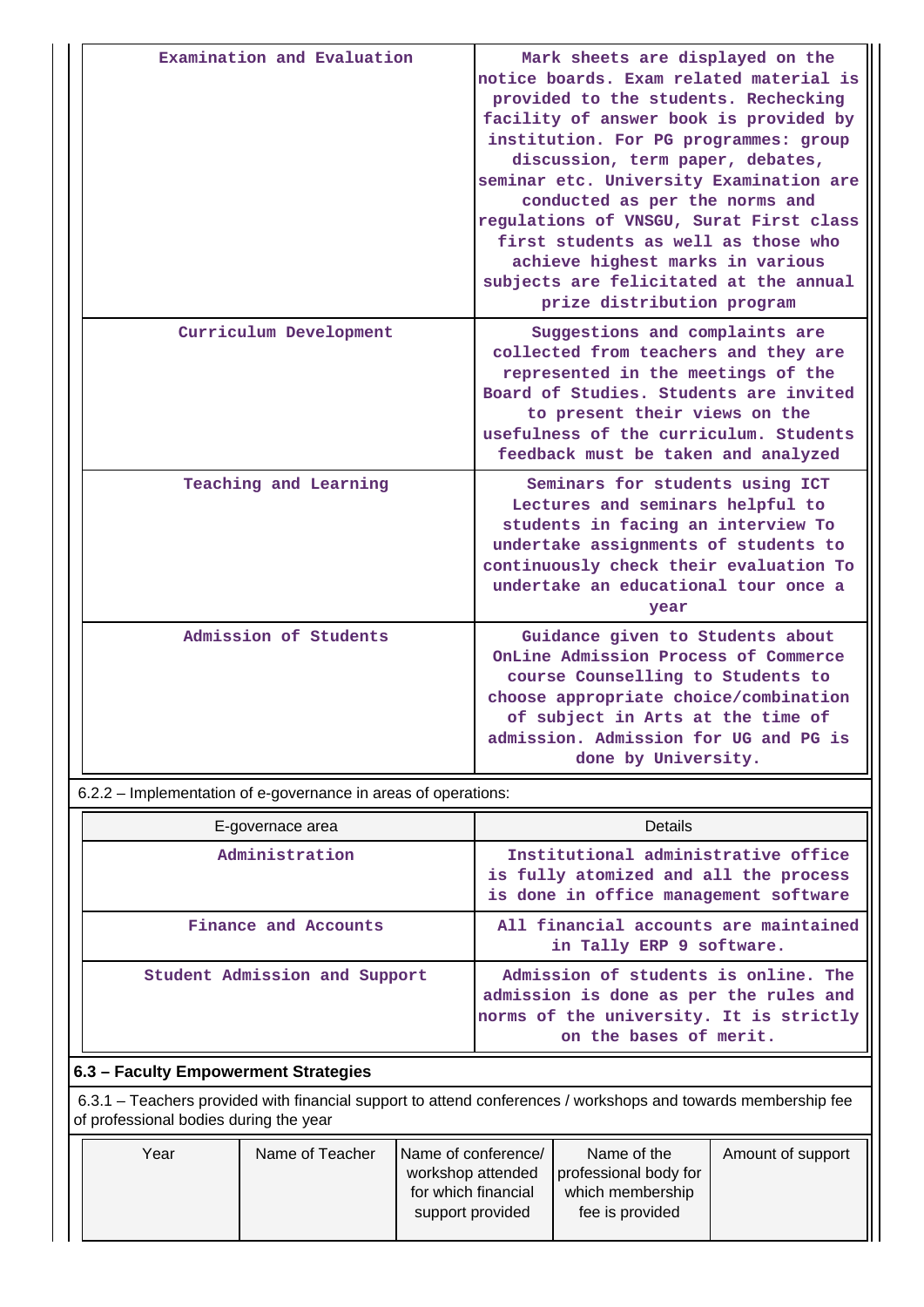| <b>Nill</b>                                                                                                                                                                                                                                                                                                                                                                                                                                                                                                                                                                                                                                                                                              | <b>NIL</b>                                                                                     |           |                                                                                                   | <b>NIL</b>                    |                      | <b>NIL</b>  |                                                  | Nill         |                 |                                                      |  |
|----------------------------------------------------------------------------------------------------------------------------------------------------------------------------------------------------------------------------------------------------------------------------------------------------------------------------------------------------------------------------------------------------------------------------------------------------------------------------------------------------------------------------------------------------------------------------------------------------------------------------------------------------------------------------------------------------------|------------------------------------------------------------------------------------------------|-----------|---------------------------------------------------------------------------------------------------|-------------------------------|----------------------|-------------|--------------------------------------------------|--------------|-----------------|------------------------------------------------------|--|
|                                                                                                                                                                                                                                                                                                                                                                                                                                                                                                                                                                                                                                                                                                          |                                                                                                | View File |                                                                                                   |                               |                      |             |                                                  |              |                 |                                                      |  |
| 6.3.2 – Number of professional development / administrative training programmes organized by the College for<br>teaching and non teaching staff during the year                                                                                                                                                                                                                                                                                                                                                                                                                                                                                                                                          |                                                                                                |           |                                                                                                   |                               |                      |             |                                                  |              |                 |                                                      |  |
| Year                                                                                                                                                                                                                                                                                                                                                                                                                                                                                                                                                                                                                                                                                                     | Title of the<br>professional<br>development<br>programme<br>organised for<br>teaching staff    |           | Title of the<br>administrative<br>training<br>programme<br>organised for<br>non-teaching<br>staff |                               | From date<br>To Date |             | Number of<br>participants<br>(Teaching<br>staff) |              |                 | Number of<br>participants<br>(non-teaching<br>staff) |  |
| <b>Nill</b>                                                                                                                                                                                                                                                                                                                                                                                                                                                                                                                                                                                                                                                                                              | <b>NIL</b>                                                                                     |           | <b>NIL</b>                                                                                        |                               | <b>Nill</b>          | <b>Nill</b> |                                                  | <b>Nill</b>  |                 | Nill                                                 |  |
|                                                                                                                                                                                                                                                                                                                                                                                                                                                                                                                                                                                                                                                                                                          |                                                                                                |           |                                                                                                   |                               | View File            |             |                                                  |              |                 |                                                      |  |
| 6.3.3 - No. of teachers attending professional development programmes, viz., Orientation Programme, Refresher<br>Course, Short Term Course, Faculty Development Programmes during the year                                                                                                                                                                                                                                                                                                                                                                                                                                                                                                               |                                                                                                |           |                                                                                                   |                               |                      |             |                                                  |              |                 |                                                      |  |
|                                                                                                                                                                                                                                                                                                                                                                                                                                                                                                                                                                                                                                                                                                          | Title of the<br>Number of teachers<br>professional<br>who attended<br>development<br>programme |           |                                                                                                   |                               | From Date            |             | To date                                          |              |                 | Duration                                             |  |
| <b>FACULTY</b>                                                                                                                                                                                                                                                                                                                                                                                                                                                                                                                                                                                                                                                                                           | <b>INTERNATIONAL</b><br><b>DEVELOPMENT</b><br><b>PROGRAMME</b>                                 |           |                                                                                                   | 19/01/2018                    |                      |             | 20/01/2018                                       |              | $\overline{2}$  |                                                      |  |
|                                                                                                                                                                                                                                                                                                                                                                                                                                                                                                                                                                                                                                                                                                          |                                                                                                |           |                                                                                                   |                               | View File            |             |                                                  |              |                 |                                                      |  |
| 6.3.4 - Faculty and Staff recruitment (no. for permanent recruitment):                                                                                                                                                                                                                                                                                                                                                                                                                                                                                                                                                                                                                                   |                                                                                                |           |                                                                                                   |                               |                      |             |                                                  |              |                 |                                                      |  |
|                                                                                                                                                                                                                                                                                                                                                                                                                                                                                                                                                                                                                                                                                                          |                                                                                                | Teaching  |                                                                                                   |                               |                      |             |                                                  | Non-teaching |                 |                                                      |  |
| Permanent                                                                                                                                                                                                                                                                                                                                                                                                                                                                                                                                                                                                                                                                                                |                                                                                                |           | <b>Full Time</b>                                                                                  | Permanent                     |                      |             |                                                  |              |                 | <b>Full Time</b>                                     |  |
| Nill                                                                                                                                                                                                                                                                                                                                                                                                                                                                                                                                                                                                                                                                                                     |                                                                                                |           | Nill                                                                                              | Nill                          |                      |             | Nill                                             |              |                 |                                                      |  |
| $6.3.5$ – Welfare schemes for                                                                                                                                                                                                                                                                                                                                                                                                                                                                                                                                                                                                                                                                            |                                                                                                |           |                                                                                                   |                               |                      |             |                                                  |              |                 |                                                      |  |
|                                                                                                                                                                                                                                                                                                                                                                                                                                                                                                                                                                                                                                                                                                          | Teaching                                                                                       |           |                                                                                                   | Non-teaching                  |                      |             |                                                  |              | <b>Students</b> |                                                      |  |
|                                                                                                                                                                                                                                                                                                                                                                                                                                                                                                                                                                                                                                                                                                          | YES                                                                                            |           |                                                                                                   |                               | YES                  |             |                                                  |              | YES             |                                                      |  |
| 6.4 - Financial Management and Resource Mobilization                                                                                                                                                                                                                                                                                                                                                                                                                                                                                                                                                                                                                                                     |                                                                                                |           |                                                                                                   |                               |                      |             |                                                  |              |                 |                                                      |  |
| 6.4.1 – Institution conducts internal and external financial audits regularly (with in 100 words each)                                                                                                                                                                                                                                                                                                                                                                                                                                                                                                                                                                                                   |                                                                                                |           |                                                                                                   |                               |                      |             |                                                  |              |                 |                                                      |  |
| The accounts are maintained in Tally software and entries of accounts are<br>monitored by authorities. There is a mechanism of checking, rechecking and<br>crosschecking of accounts by the authorities. Besides, an arrangement is made<br>by the management for internal audit once a year by a practicing Chartered<br>Accountant. Majority of purchases are done after inviting quotations from<br>prospective suppliers. The grant of SAPTADHARA and UDISHA cell, received from<br>state government is audited and the reports are regularly sent to the concerned<br>department.<br>6.4.2 – Funds / Grants received from management, non-government bodies, individuals, philanthropies during the |                                                                                                |           |                                                                                                   |                               |                      |             |                                                  |              |                 |                                                      |  |
| year(not covered in Criterion III)<br>Name of the non government                                                                                                                                                                                                                                                                                                                                                                                                                                                                                                                                                                                                                                         |                                                                                                |           |                                                                                                   | Funds/ Grnats received in Rs. |                      |             |                                                  |              | Purpose         |                                                      |  |
| funding agencies /individuals                                                                                                                                                                                                                                                                                                                                                                                                                                                                                                                                                                                                                                                                            | PROF. P.C SHAH SHRI                                                                            |           |                                                                                                   |                               | 136111.11            |             |                                                  |              |                 | <b>STUDENTS WELFARE</b>                              |  |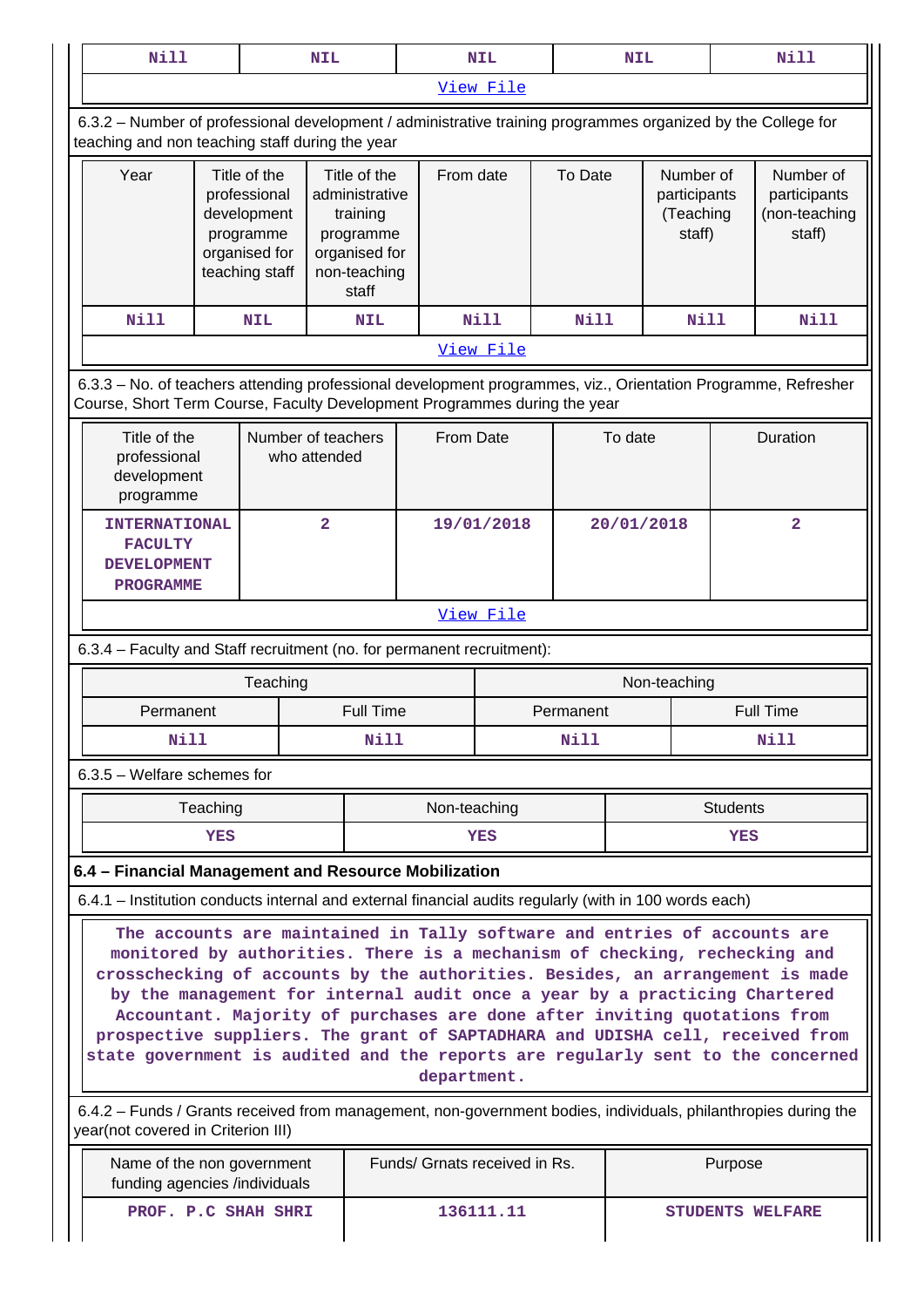[View File](https://assessmentonline.naac.gov.in/public/Postacc/Funds_or_Grants/10290_Funds_or_Grants_1618884851.xlsx)

6.4.3 – Total corpus fund generated

#### **278511.11**

## **6.5 – Internal Quality Assurance System**

6.5.1 – Whether Academic and Administrative Audit (AAA) has been done?

| Audit Type     | External  |                   | Internal |                                          |  |  |
|----------------|-----------|-------------------|----------|------------------------------------------|--|--|
|                | Yes/No    | Agency            | Yes/No   | Authority                                |  |  |
| Academic       | <b>No</b> |                   | Yes      | <b>IQAC/INCHARGE</b><br><b>PRINCIPAL</b> |  |  |
| Administrative | Yes       | K.B.ANTALA<br>CO. | Yes      | <b>IOAC/INCHARGE</b><br>PRINCIPAL        |  |  |

6.5.2 – Activities and support from the Parent – Teacher Association (at least three)

 **CO-ORDINATION WITH PARENTS REGARDING DISCIPLINE OF THE STUDENTS. INVITED PARENTS ON THE OCCASION OF ANNUAL GATHERING.**

6.5.3 – Development programmes for support staff (at least three)

 **TO PROVIDE LOAN FROM CO- OPERATIVE SOCIETY OF THE COLLEGE. TO GIVE DIWALI BONUS. TO GIVE INCREMENT AS PER NORMS.**

6.5.4 – Post Accreditation initiative(s) (mention at least three)

 **FEEDBACK MECHANISM FOR IMPROVING THE TEACHING - LEARNING PROCESS. FOCUS ON STUDENTS CENTRIC ACTIVITIES LIKE NSS, NCC, SAPTADHARA, SCOPE, SPORTS ETC.**

6.5.5 – Internal Quality Assurance System Details

| a) Submission of Data for AISHE portal | Yes  |  |  |  |  |
|----------------------------------------|------|--|--|--|--|
| b) Participation in NIRF               | Nill |  |  |  |  |
| c)ISO certification                    | Nill |  |  |  |  |
| d)NBA or any other quality audit       | Nill |  |  |  |  |

6.5.6 – Number of Quality Initiatives undertaken during the year

| Year | Name of quality<br>initiative by IQAC                                          | Date of<br><b>Duration From</b><br>conducting IQAC |            | Duration To | Number of<br>participants |
|------|--------------------------------------------------------------------------------|----------------------------------------------------|------------|-------------|---------------------------|
| 2017 | <b>CELEBRATION</b><br><b>INTERNATI</b><br>OF<br><b>ONAL YOGA</b><br><b>DAY</b> | 21/06/2017                                         | 21/06/2017 | 21/06/2017  | 58                        |
| 2017 | <b>CELEBRATION</b><br><b>OF</b><br><b>INDEPENDANCE</b><br><b>DAY</b>           | 15/08/2017                                         | 15/08/2017 | 15/08/2017  | 165                       |
| 2017 | <b>BLOOD</b><br><b>DONATION</b><br><b>CAMP</b> (118<br>UNITS OF                |                                                    | 09/08/2017 | 09/08/2017  | 123                       |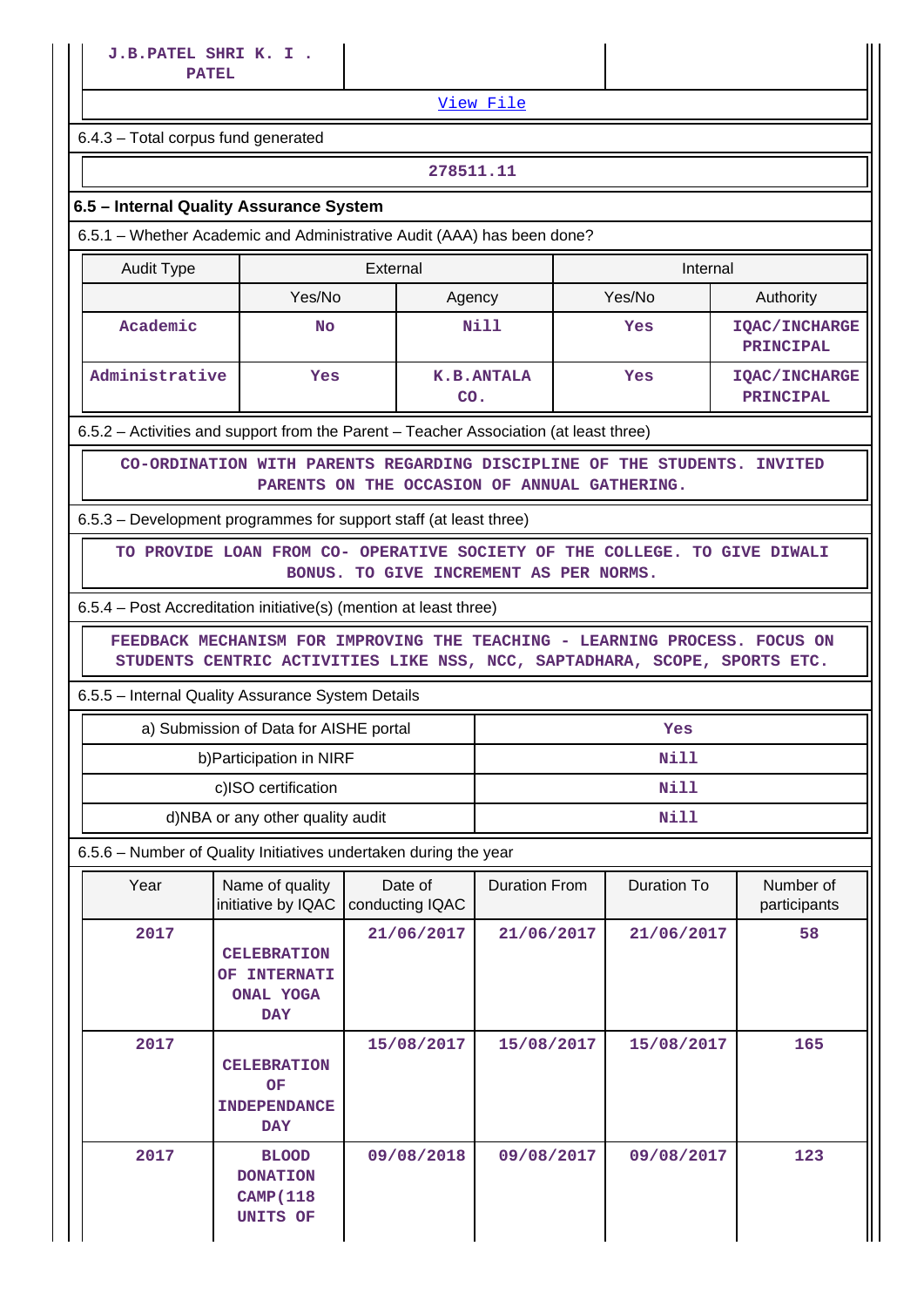|                                                                                      | <b>BLOOD</b><br><b>COLLECTED)</b>                                                                                                             |            |            |            |  |                        |      |
|--------------------------------------------------------------------------------------|-----------------------------------------------------------------------------------------------------------------------------------------------|------------|------------|------------|--|------------------------|------|
| 2017                                                                                 | <b>46TH NSS</b><br><b>ANNUAL CAMP</b>                                                                                                         |            | 21/12/2017 | 21/12/2017 |  | 27/12/2017             | 68   |
| 2018                                                                                 | <b>SWACHCHATA</b><br><b>AWARENESS</b><br><b>PROGRAMME</b>                                                                                     |            | 28/02/2018 | 28/02/2018 |  | 28/02/2018             | 92   |
| 2018                                                                                 | <b>CLEANLINESS</b><br><b>MARCH</b>                                                                                                            |            | 12/03/2018 | 12/03/2018 |  | 12/03/2018             | 16   |
| 2017                                                                                 | <b>CAREER</b><br><b>GUIDANCE</b><br><b>SEMINAR ON</b><br>ART OF<br><b>GIVING</b><br><b>INTERVIEW IN</b><br><b>PRIVATE</b><br><b>COMPANIES</b> |            | 12/09/2017 | 12/09/2017 |  | 12/09/2017             | 130  |
| 2018                                                                                 | <b>SEMINAR ON</b><br><b>BIODATA AND</b><br><b>INTERVIEW</b><br><b>ADEQUATE AND</b><br>HOW TO MAKE<br><b>DIGITAL</b><br><b>RESUME?</b>         | 18/01/2018 |            | 18/01/2018 |  | 18/01/2018             | 145  |
| 2018                                                                                 | <b>SEMINAR ON</b><br><b>CAREER OPPOR</b><br>TUNITIES IN<br>THREE WINGS<br>OF ARMED<br><b>FORCES</b>                                           |            | 20/01/2018 | 20/01/2018 |  | 20/01/2018             | 217  |
|                                                                                      |                                                                                                                                               |            |            | View File  |  |                        |      |
|                                                                                      | <b>CRITERION VII - INSTITUTIONAL VALUES AND BEST PRACTICES</b>                                                                                |            |            |            |  |                        |      |
|                                                                                      | 7.1 - Institutional Values and Social Responsibilities                                                                                        |            |            |            |  |                        |      |
| year)                                                                                | 7.1.1 - Gender Equity (Number of gender equity promotion programmes organized by the institution during the                                   |            |            |            |  |                        |      |
| Title of the<br>programme                                                            | Period from                                                                                                                                   |            | Period To  |            |  | Number of Participants |      |
|                                                                                      |                                                                                                                                               |            |            |            |  | Female                 | Male |
| <b>ELOCUTION</b><br><b>COMPETITION ON</b><br><b>MANUSHYA TU</b><br><b>BADA MAHAN</b> | 24/07/2017                                                                                                                                    |            |            | 24/07/2017 |  | 21                     | 12   |
|                                                                                      | ESSAY WRITING<br>30/08/2017                                                                                                                   |            |            | 30/08/2017 |  | 6                      | 10   |

 **05/09/2017 05/09/2017 9 11**

**COMPETITION ON "SAAMANYA NAGRIK ANE SWACHCHH BHARAT"**

 **PROF. NARSINHBHAI**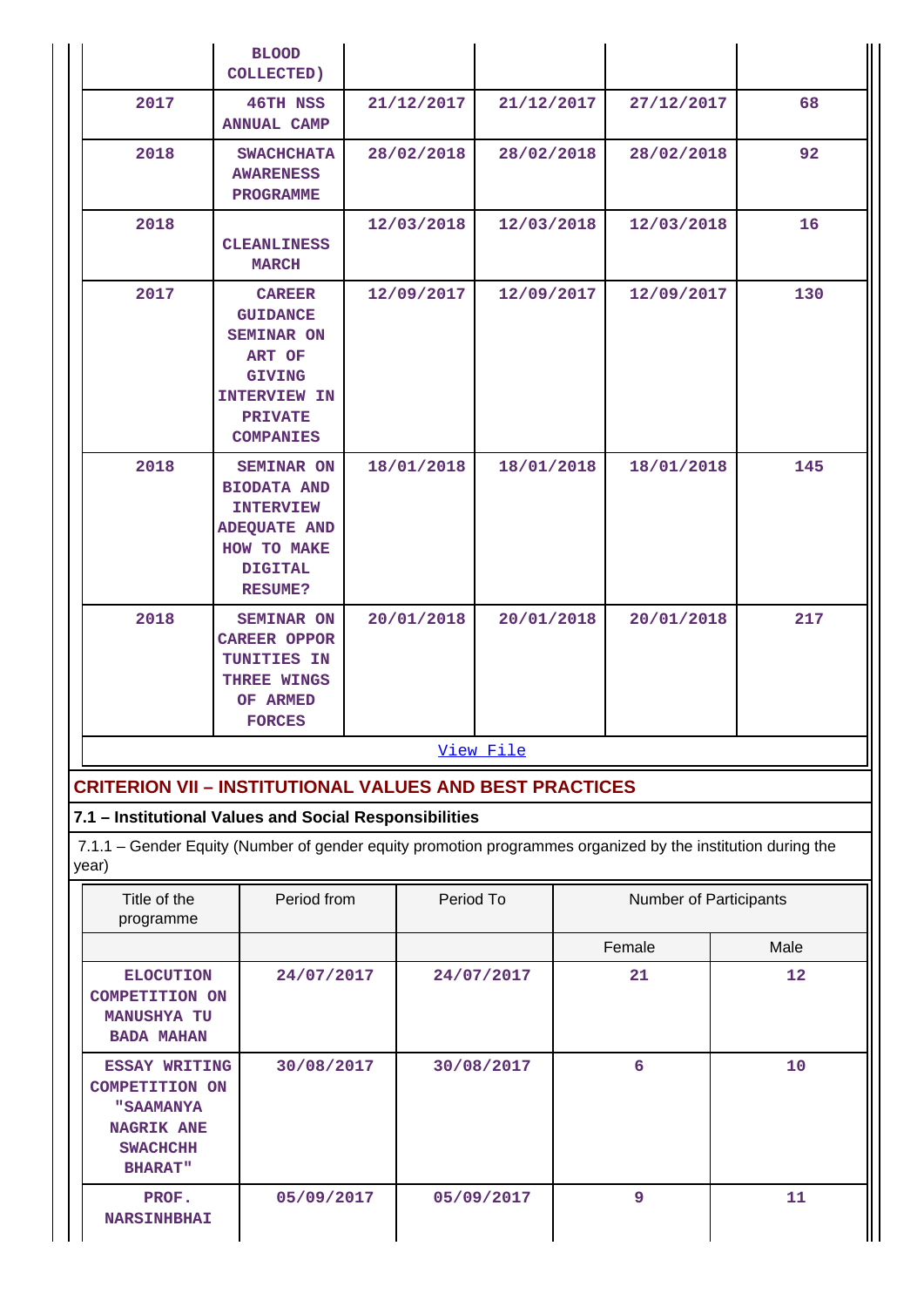| <b>'UJAMBA'</b><br><b>ELOCUTION</b><br><b>COMPETITION ON</b><br><b>"ARE OLD AGE</b><br><b>HOMES</b><br>NECESSARY?"<br><b>ESSAY WRITING</b><br><b>COMPETITION ON</b><br>"VAISHNAV JAN<br>TO TENE RE<br><b>KAHIYE"</b> |                                                                                             | 28/07/2017                                                                                        |  | 28/07/2017     |                | 7                                                                                       |                                                                           |                                                                                         | 5                                                   |  |  |  |
|----------------------------------------------------------------------------------------------------------------------------------------------------------------------------------------------------------------------|---------------------------------------------------------------------------------------------|---------------------------------------------------------------------------------------------------|--|----------------|----------------|-----------------------------------------------------------------------------------------|---------------------------------------------------------------------------|-----------------------------------------------------------------------------------------|-----------------------------------------------------|--|--|--|
| 7.1.2 - Environmental Consciousness and Sustainability/Alternate Energy initiatives such as:                                                                                                                         |                                                                                             |                                                                                                   |  |                |                |                                                                                         |                                                                           |                                                                                         |                                                     |  |  |  |
|                                                                                                                                                                                                                      | Percentage of power requirement of the University met by the renewable energy sources       |                                                                                                   |  |                |                |                                                                                         |                                                                           |                                                                                         |                                                     |  |  |  |
|                                                                                                                                                                                                                      |                                                                                             |                                                                                                   |  | 05             |                |                                                                                         |                                                                           |                                                                                         |                                                     |  |  |  |
| 7.1.3 - Differently abled (Divyangjan) friendliness                                                                                                                                                                  |                                                                                             |                                                                                                   |  |                |                |                                                                                         |                                                                           |                                                                                         |                                                     |  |  |  |
|                                                                                                                                                                                                                      | Item facilities                                                                             |                                                                                                   |  | Yes/No         |                |                                                                                         |                                                                           | Number of beneficiaries                                                                 |                                                     |  |  |  |
|                                                                                                                                                                                                                      | Physical facilities                                                                         |                                                                                                   |  |                | Yes            |                                                                                         |                                                                           | 4                                                                                       |                                                     |  |  |  |
|                                                                                                                                                                                                                      | Ramp/Rails                                                                                  |                                                                                                   |  |                | Yes            |                                                                                         |                                                                           | 4                                                                                       |                                                     |  |  |  |
|                                                                                                                                                                                                                      | Rest Rooms                                                                                  |                                                                                                   |  |                | Yes            |                                                                                         | 4                                                                         |                                                                                         |                                                     |  |  |  |
|                                                                                                                                                                                                                      | Scribes for examination                                                                     |                                                                                                   |  |                | Yes            |                                                                                         |                                                                           | 4                                                                                       |                                                     |  |  |  |
| 7.1.4 - Inclusion and Situatedness                                                                                                                                                                                   |                                                                                             |                                                                                                   |  |                |                |                                                                                         |                                                                           |                                                                                         |                                                     |  |  |  |
| Year                                                                                                                                                                                                                 | Number of<br>initiatives to<br>address<br>locational<br>advantages<br>and disadva<br>ntages | Number of<br>initiatives<br>taken to<br>engage with<br>and<br>contribute to<br>local<br>community |  | Date           | Duration       |                                                                                         | Name of<br>initiative                                                     | <b>Issues</b><br>addressed                                                              | Number of<br>participating<br>students<br>and staff |  |  |  |
| 2017                                                                                                                                                                                                                 | $\mathbf{1}$                                                                                | $\mathbf{1}$                                                                                      |  | 21/06/2<br>017 | $\mathbf{1}$   |                                                                                         | <b>CELEBRA</b><br>TION OF I<br><b>NTERNATIO</b><br>NAL YOGA<br><b>DAY</b> | <b>YOGA</b><br><b>ARWENESS</b>                                                          | 58                                                  |  |  |  |
| 2017                                                                                                                                                                                                                 | $\mathbf{1}$<br>1                                                                           |                                                                                                   |  | 09/08/2<br>017 | 1              | <b>BLOOD</b><br><b>DONATION</b><br><b>CAMP</b> (118<br>UNITS OF<br>BLOOD COL<br>LECTED) |                                                                           | <b>COMMUNITY</b><br><b>SERVICE</b><br><b>THROUGH</b><br><b>BLOOD</b><br><b>DONATION</b> | 123                                                 |  |  |  |
| 2017                                                                                                                                                                                                                 | 1                                                                                           | 1                                                                                                 |  | 21/12/2<br>017 | $\overline{7}$ |                                                                                         | 46TH<br><b>NSS</b><br><b>ANNUAL</b><br>CAMP                               | <b>SOCIAL</b><br><b>SERVICE</b>                                                         | 68                                                  |  |  |  |
| 2018                                                                                                                                                                                                                 | 1                                                                                           | 1                                                                                                 |  | 28/02/2<br>018 | 1              |                                                                                         | <b>SWACHCH</b><br><b>ATA</b><br><b>AWARENESS</b><br>PROGRAMME             | <b>ENVIRON</b><br><b>MENT</b><br><b>AWARENESS</b>                                       | 92                                                  |  |  |  |
| 2018                                                                                                                                                                                                                 | 1                                                                                           | 1                                                                                                 |  | 12/03/2<br>018 | 1              | <b>CLEANLI</b><br><b>NESS</b>                                                           |                                                                           | <b>ENVIRON</b><br><b>MENT</b>                                                           | 17                                                  |  |  |  |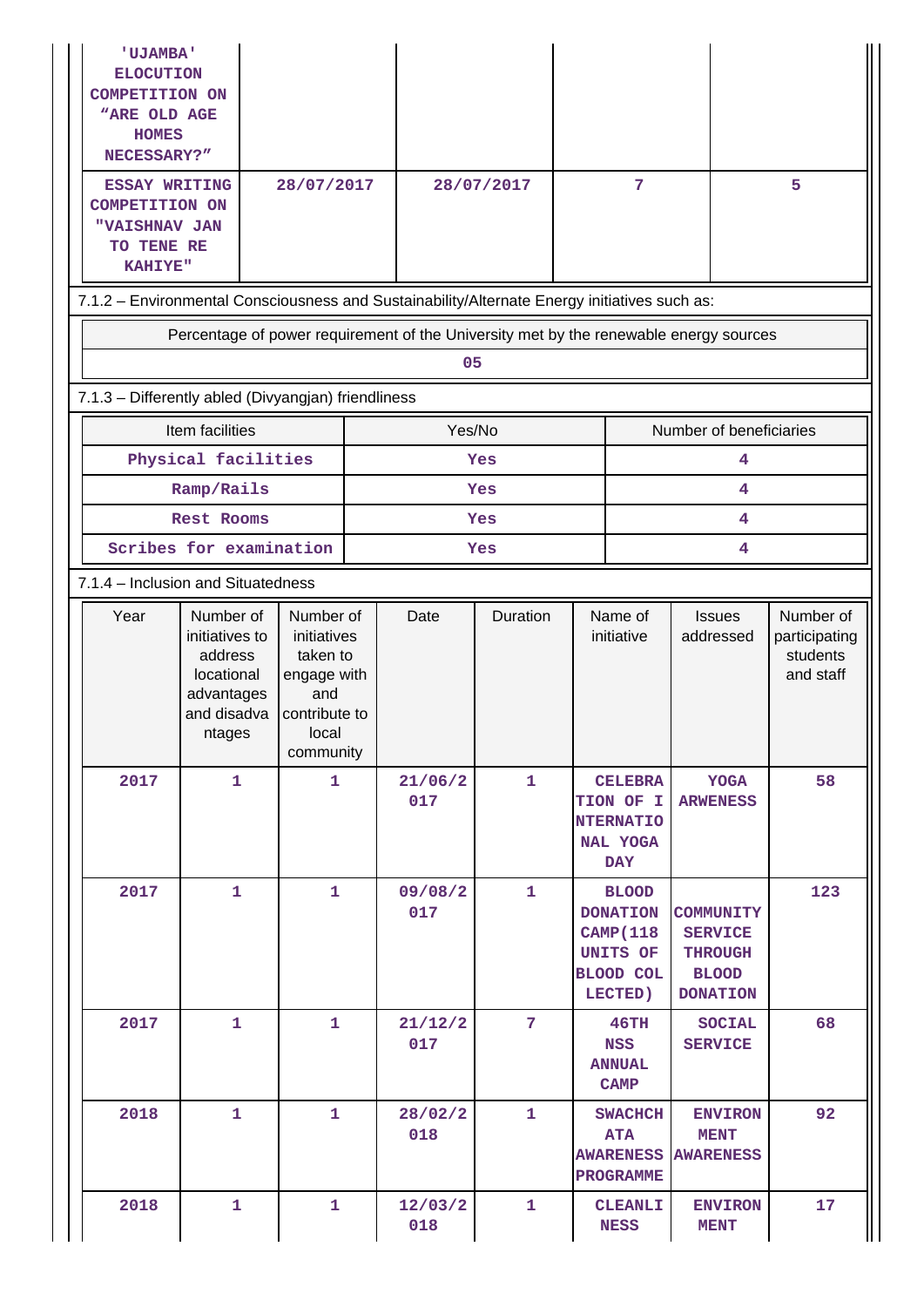|                                                                                                                                                                                                                                              |                      |                                                             |                    | <b>MARCH</b> | <b>AWARENESS</b>                             |  |
|----------------------------------------------------------------------------------------------------------------------------------------------------------------------------------------------------------------------------------------------|----------------------|-------------------------------------------------------------|--------------------|--------------|----------------------------------------------|--|
|                                                                                                                                                                                                                                              |                      |                                                             | View File          |              |                                              |  |
| 7.1.5 - Human Values and Professional Ethics Code of conduct (handbooks) for various stakeholders                                                                                                                                            |                      |                                                             |                    |              |                                              |  |
| <b>Title</b>                                                                                                                                                                                                                                 |                      | Date of publication                                         |                    |              | Follow up(max 100 words)                     |  |
| CODE OF CONDUCT                                                                                                                                                                                                                              |                      | 12/06/2017                                                  |                    |              | CODE OF CONDUCT FOR<br>STUDENTS AND TEACHERS |  |
| 7.1.6 - Activities conducted for promotion of universal Values and Ethics                                                                                                                                                                    |                      |                                                             |                    |              |                                              |  |
| Activity                                                                                                                                                                                                                                     | <b>Duration From</b> |                                                             | <b>Duration To</b> |              | Number of participants                       |  |
| <b>ELOCUTION</b><br><b>COMPETITIONS ON</b><br><b>WANUSHYA TU BADA</b><br>MAHAN"                                                                                                                                                              | 24/07/2017           |                                                             | 24/07/2017         |              | 33                                           |  |
| <b>ESSAY WRITING</b><br><b>COMPETITION ON</b><br>VAISHNAV JAN TO<br>TENE RE KAHIYE                                                                                                                                                           |                      | 28/07/2017                                                  | 28/07/2017         |              | 12                                           |  |
| <b>ESSAY WRITING</b><br><b>COMPETITION ON</b><br>SAAMANYA NAGRIK ANE<br>SWACHCHH BHARAT                                                                                                                                                      | 30/08/2017           |                                                             | 30/08/2017         |              | 16                                           |  |
| <b>ELOCUTION</b><br><b>COMPETITION ON</b><br><b>INTERNET AASHIRVAAD</b><br><b>KE ABHISHRAAP</b>                                                                                                                                              | 17/01/2018           |                                                             | 17/01/2018         |              | 12                                           |  |
| PATRIOTIC SONG<br><b>COMPETITION</b>                                                                                                                                                                                                         | 06/09/2017           |                                                             | 06/09/2017         |              | 27                                           |  |
| ESSAY COMPETITION<br>ON "IMPORTANCE OF<br><b>FESTIVALS IN HUMAN</b><br>LIFE"                                                                                                                                                                 | 15/01/2018           |                                                             | 15/01/2018         |              | 20                                           |  |
| <b>CELEBRATION OF</b><br><b>INDEPENDANCE DAY</b>                                                                                                                                                                                             | 15/08/2017           |                                                             | 15/08/2017         |              | 185                                          |  |
| <b>CELEBRATION OF</b><br><b>REPUBLIC DAY</b>                                                                                                                                                                                                 |                      | 26/01/2018                                                  |                    | 26/01/2018   | 190                                          |  |
|                                                                                                                                                                                                                                              |                      |                                                             | View File          |              |                                              |  |
| 7.1.7 – Initiatives taken by the institution to make the campus eco-friendly (at least five)                                                                                                                                                 |                      |                                                             |                    |              |                                              |  |
|                                                                                                                                                                                                                                              |                      | ARRANGED RALLIES FOR THE AWARENESS OF ENVIRONMENTAL ISSUES. |                    |              |                                              |  |
|                                                                                                                                                                                                                                              |                      | TREE PLANTATION DRIVE HAS ADOPTED.                          |                    |              |                                              |  |
| PARTICIPATED IN SWACHCHATA MISSION PROGRAMME.                                                                                                                                                                                                |                      |                                                             |                    |              |                                              |  |
| ARRANGED COMPETITIONS ON THE THEME OF ENVIRONMENT AWARENESS.                                                                                                                                                                                 |                      |                                                             |                    |              |                                              |  |
| SWACHCHTA PROGRAMME.                                                                                                                                                                                                                         |                      |                                                             |                    |              |                                              |  |
| 7.2 - Best Practices                                                                                                                                                                                                                         |                      |                                                             |                    |              |                                              |  |
| 7.2.1 – Describe at least two institutional best practices                                                                                                                                                                                   |                      |                                                             |                    |              |                                              |  |
| The college is aware of its responsibility towards society and has catered its<br>various needs from time to time. Blood donation is the most humanistic act<br>which the institute is practicing since many years. The blood donated by the |                      |                                                             |                    |              |                                              |  |